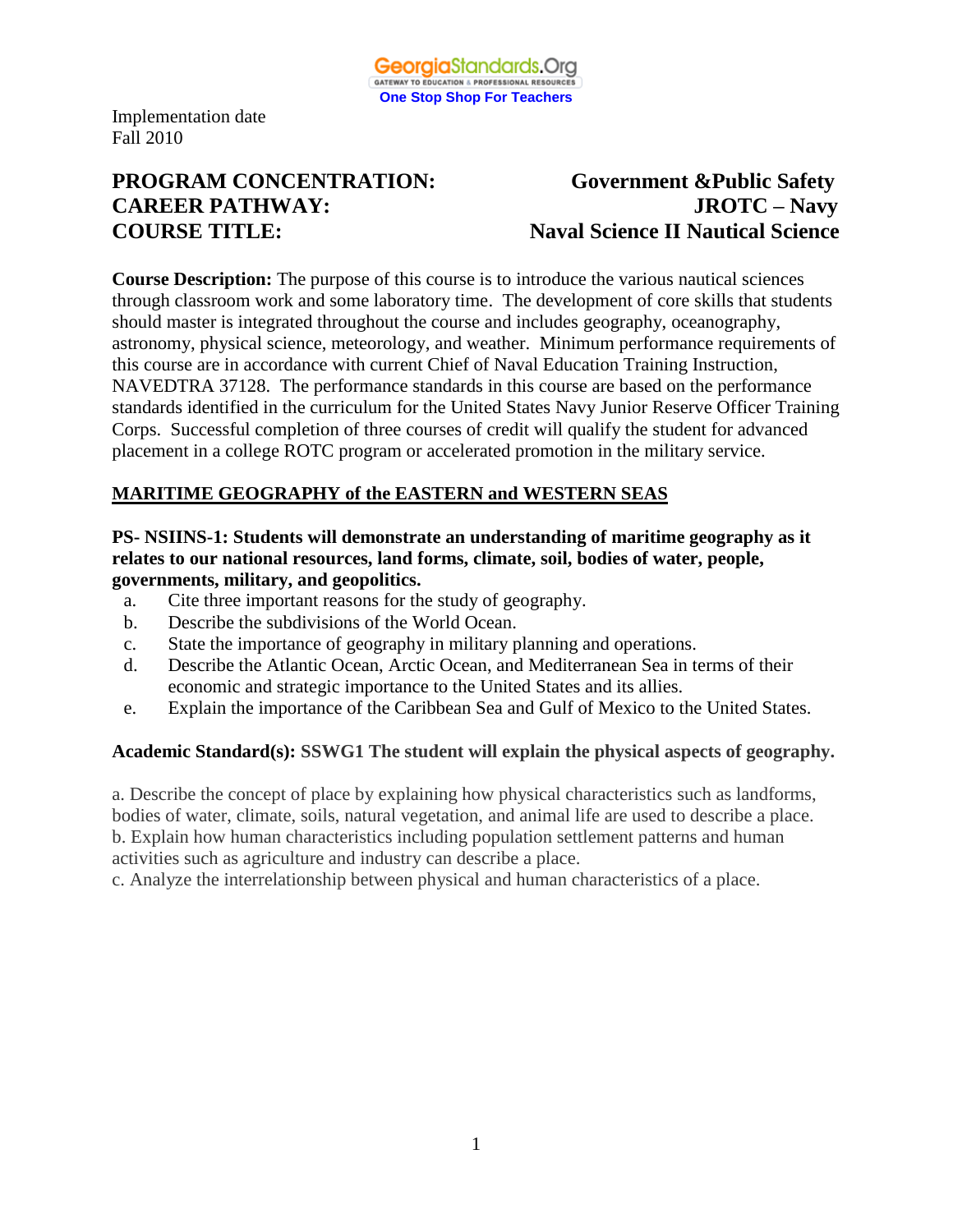#### **SSWG2 The student will explain the cultural aspects of geography**

a. Describe the concept of place by explaining how the culture of a region is product of the regions physical characteristics.

b. Explain how cultural characteristics of a place can be used to describe a place.

c. Analyze how physical factors such as mountains, climate, and bodies of water interact with the people of a region to produce a distinctive culture.

d. Explain the how the development of customs and traditions help to define a culture and a people.

#### **SSWG6 The student will describe the interaction of physical and human systems that have shaped contemporary Europe.**

a. Describe the location of major physical features and their impact on Europe.

b. Describe the major climates of Europe and how they have affected Europe.

c. Analyze the importance of Europe's coastal location, climatic characteristics, and river systems regarding population, economic development, and world influence.

d. Describe the various ethnic and religious groups in Europe and the influence of geography on those groups and their major customs and traditions.

e. Explain why Europe has a highly integrated network of highways, waterways, railroads, and airline linkages.

f. Analyze the impact of geography on Russia in terms of population distribution, trade, and involvement in European affairs.

g. Analyze the environmental issues associated with industrial and natural resource development in Europe including Russia.

#### **SSWG8 The student will describe the interaction of physical and human systems that have shaped contemporary Canada and the United States.**

a. Describe the location of major physical features and their impact on the Canada and the United States.

b. Describe the major climates of Canada and the United States and how they affect Canada and the United States.

c. Explain the reasons for the population distribution in Canada and the United States.

d. Explain how the physical geography of Canada and the United States contributed to regional growth and development.

e. Describe the ethnic and religious groups in Canada and the United States including major customs and traditions.

f. Analyze how transportation and communications improvements led to the growth of industry in the United States and the consequences of such growth especially environmentally for both Canada and the United States.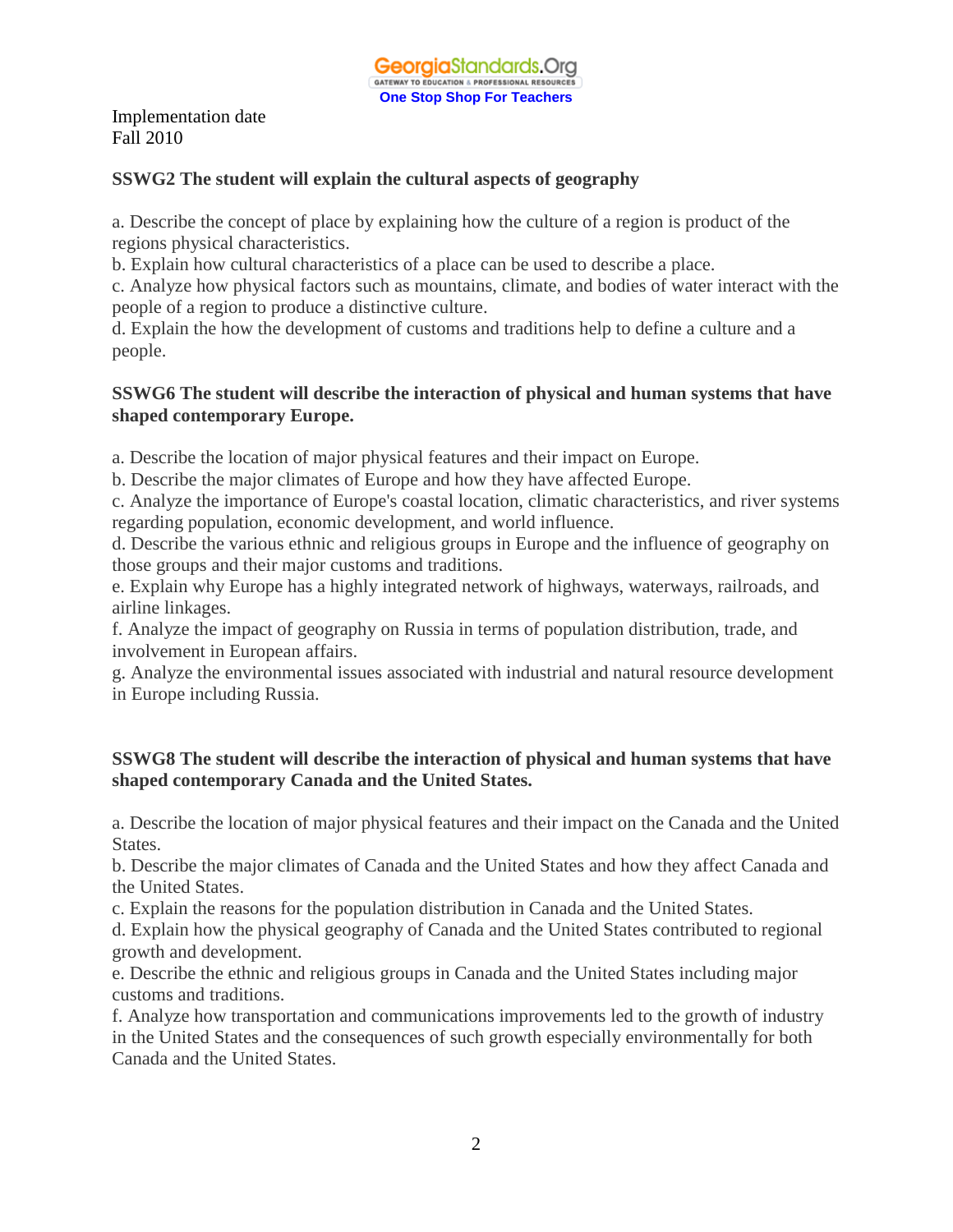#### **PS- NSIINS -2: Students will demonstrate an understanding of maritime geography as it relates to our national resources, land forms, climate, soil, bodies of water, people, governments, military, and geopolitics.**

- a. Cite the importance of the Red Sea and the Gulf of Aden to American interests.
- b. Explain the role of the United States and its allies in the Persian Gulf and the Gulf of Oman.
- c. Describe the Indian Ocean in terms of its economic and strategic value to the United States and its allies.
- d. Describe the value of the Pacific Ocean to the United States and its allies.
- e. Show the special features of the Antarctic Ocean.

#### **Academic Standard(s): SSWG1 The student will explain the physical aspects of geography.**

a. Describe the concept of place by explaining how physical characteristics such as landforms, bodies of water, climate, soils, natural vegetation, and animal life are used to describe a place. b. Explain how human characteristics including population settlement patterns and human activities such as agriculture and industry can describe a place.

c. Analyze the interrelationship between physical and human characteristics of a place.

#### **SSWG2 The student will explain the cultural aspects of geography**

a. Describe the concept of place by explaining how the culture of a region is product of the regions physical characteristics.

b. Explain how cultural characteristics of a place can be used to describe a place.

c. Analyze how physical factors such as mountains, climate, and bodies of water interact with the people of a region to produce a distinctive culture.

# **OCEANOGRAPHY**

#### **PS- NSIINS -3: Students will have an understanding of the significance of oceanographic study.**

- a. Describe the significance of oceanographic study.
- b. Explain four reasons for the great interests now being shown in the world's oceans.
- c. Imagine those historical events that created great bodies of water.
- d. State the continental drift theory.
- e. Cite those great geological phenomena that occur today as a result of our changing Earth.

## **Academic Standard(s): SCSh7 Students will analyze how scientific knowledge is developed. Students will recognize that:**

- a. The universe is a vast single system in which the basic principles are the same everywhere.
- b. Universal principles are discovered through observation and experimental verification.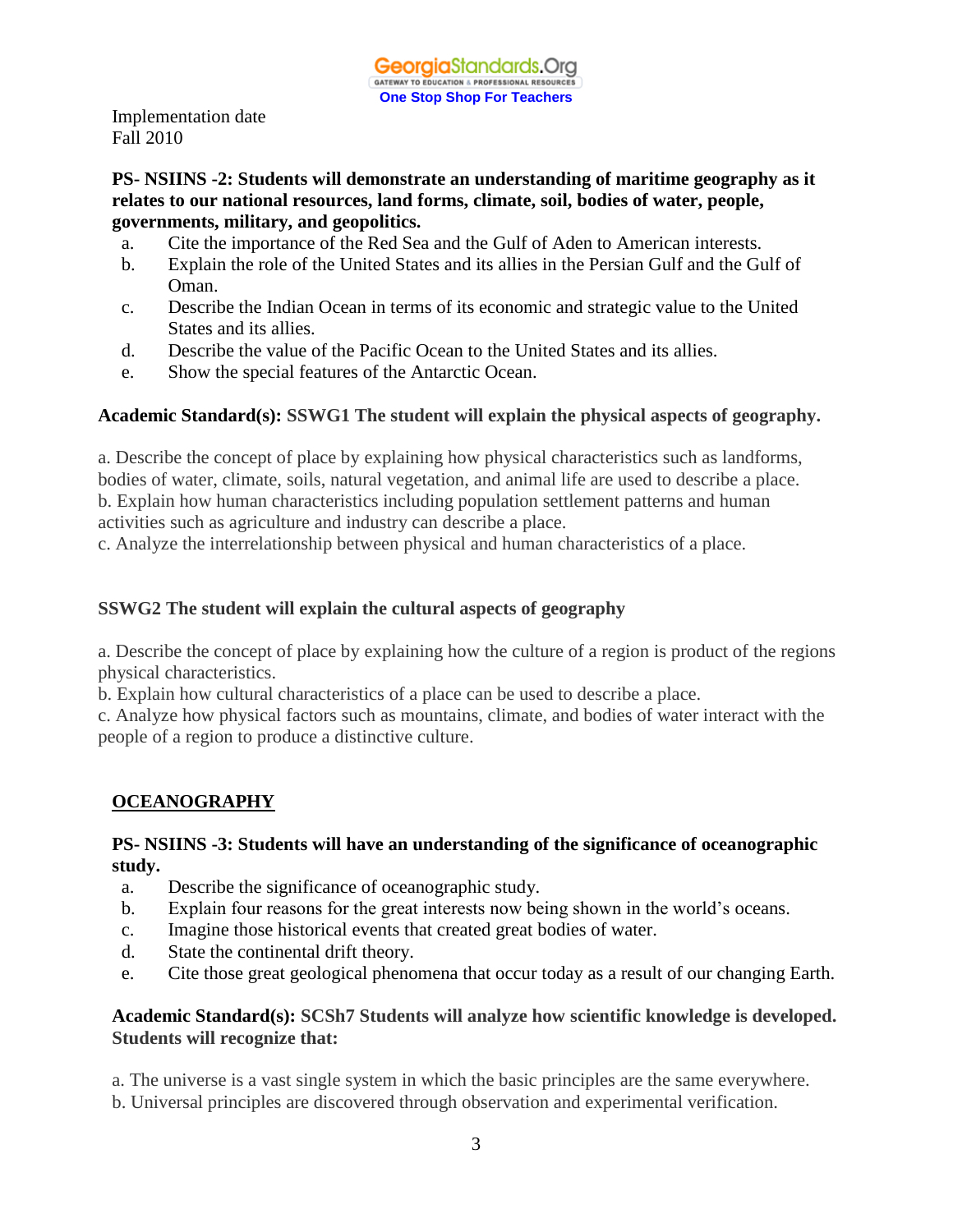c. From time to time, major shifts occur in the scientific view of how the world works. More often, however, the changes that take place in the body of scientific knowledge are small modifications of prior knowledge. Major shifts in scientific views typically occur after the observation of a new phenomenon or an insightful interpretation of existing data by an individual or research group.

d. Hypotheses often cause scientists to develop new experiments that produce additional data.

e. Testing, revising, and occasionally rejecting new and old theories never ends.

#### **SES3 Students will explore the actions of water, wind, ice, and gravity that create landforms and systems of landforms (landscapes).**

a. Describe how surface water and groundwater act as the major agents of physical and chemical weathering.

b. Explain how soil results from weathering and biological processes acting on parent rock.

c. Describe the processes and hazards associated with both sudden and gradual mass wasting.

d. Relate the past and present actions of ice, wind, and water to landform distribution and landscape evolution.

e. Explain the processes that transport and deposit material in terrestrial and marine sedimentary basins, which result, over time, in sedimentary rock.

## **SES6 Students will explain how life on Earth responds to and shapes Earth systems.**

a. Relate the nature and distribution of life on Earth, including humans, to the chemistry and availability of water.

b. Relate the distribution of biomes (terrestrial, freshwater, and marine) to climate regions through time.

c. Explain how geological and ecological processes interact through time to cycle matter and energy, and how human activity alters the rates of these processes (e.g., fossil fuel formation and combustion).

d. Describe how fossils provide a record of shared ancestry, evolution, and extinction that is best explained by the mechanism of natural selection.

e. Identify the evolutionary innovations that most profoundly shaped Earth systems:

photosynthetic prokaryotes and the atmosphere; multicellular animals and marine environments; land plants and terrestrial environments.

## **PS- NSIINS -4: Students will have an understanding of the significance of undersea landscapes.**

- a. Explain methods used to explore the ocean floor.
- b. Describe the benefits of the continental shelf.
- c. Discuss the makeup of the continental slope.
- d. Derive the features of the deep ocean basin.
- e. State the sediments found on the ocean floor.

## **Academic Standard(s): SES1 Students will investigate the composition and formation of**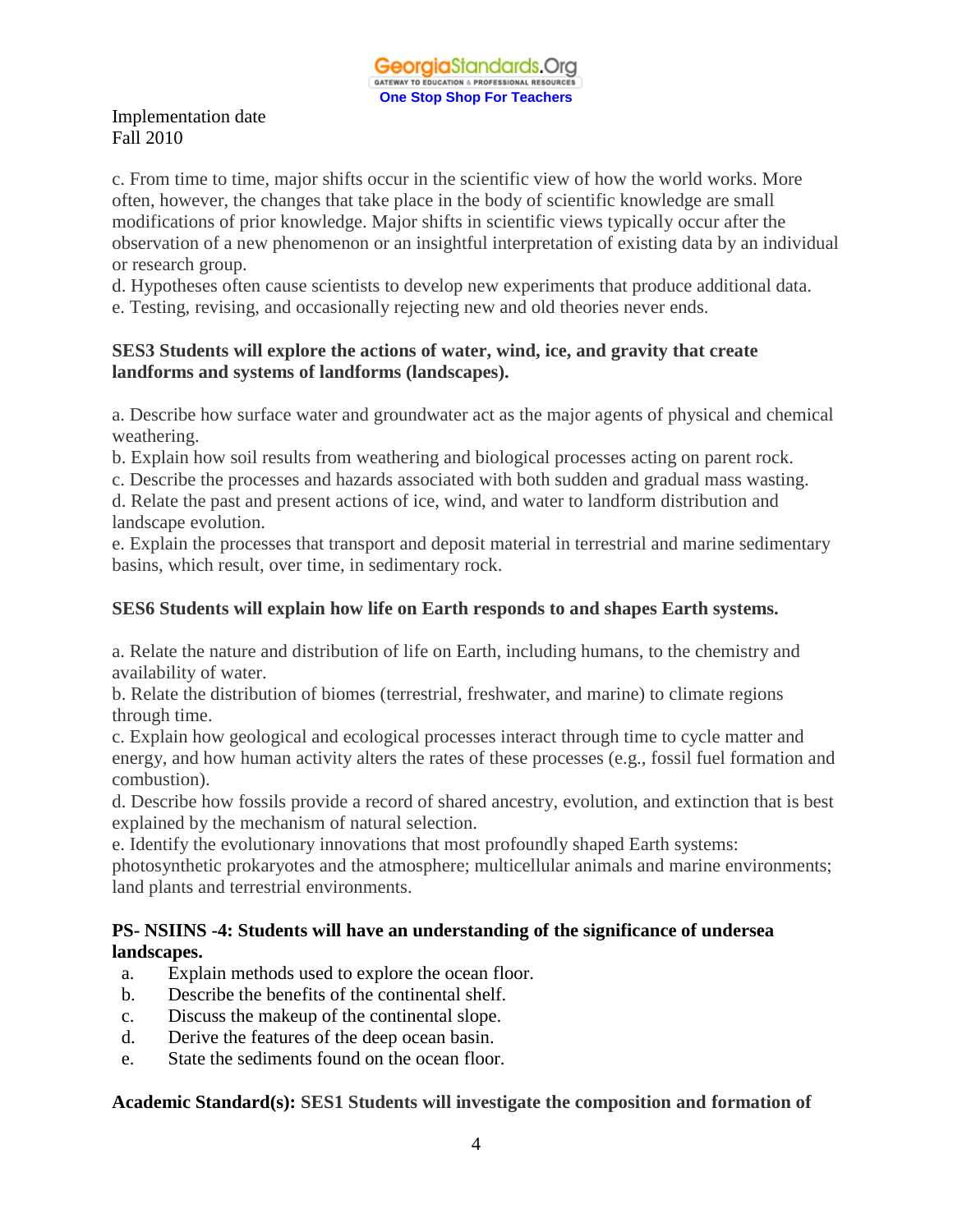#### **Earth systems, including the Earth's relationship to the solar system.**

a. Describe the early evolution of the Earth and solar system, including the formation of Earth's solid layers (core, mantle, and crust), the distribution of major elements, the origin of internal heat sources, and the mechanism by which heat transfer drives plate tectonics.

b. Explain how the composition of the Earth's crust, mantle and core is determined and compare it to that of other solar system objects.

c. Describe how the decay of radioactive isotopes is used to determine the age of rocks, Earth, and solar system.

d. Describe how the Earth acquired its initial oceans and atmosphere.

e. Identify the transformations and major reservoirs that make up the rock cycle, hydrologic cycle, carbon cycle, and other important geochemical cycles.

#### **SES5 Students will investigate the interaction of insulation and Earth systems to produce weather and climate.**

a. Explain how latitudinal variations in solar heating create atmospheric and ocean currents that redistribute heat globally.

b. Explain the relationship between air masses and the surfaces over which they form.

c. Relate weather patterns to interactions among ocean currents, air masses, and topography.

d. Describe how temperature and precipitation produce the pattern of climate regions (classes) on Earth.

e. Describe the hazards associated with extreme weather events and climate change (e.g., hurricanes, tornadoes, El Niño/La Niña, global warming).

## **PS- NSIINS -5: Students will have an understanding of the make up and movement of sea water.**

- a. Describe the chemical makeup and physical properties of water.
- b. State the composition of seawater.
- c. Cite the causes of waves.
- d. Write the causes of beach, coastline erosion, ocean currents, and gyres.
- e. List the effects of tides on coastal areas.
- f. Express the theory of tidal energy.

#### **Academic Standard(s): SES3 Students will explore the actions of water, wind, ice, and gravity that create landforms and systems of landforms (landscapes).**

a. Describe how surface water and groundwater act as the major agents of physical and chemical weathering.

- b. Explain how soil results from weathering and biological processes acting on parent rock.
- c. Describe the processes and hazards associated with both sudden and gradual mass wasting.
- d. Relate the past and present actions of ice, wind, and water to landform distribution and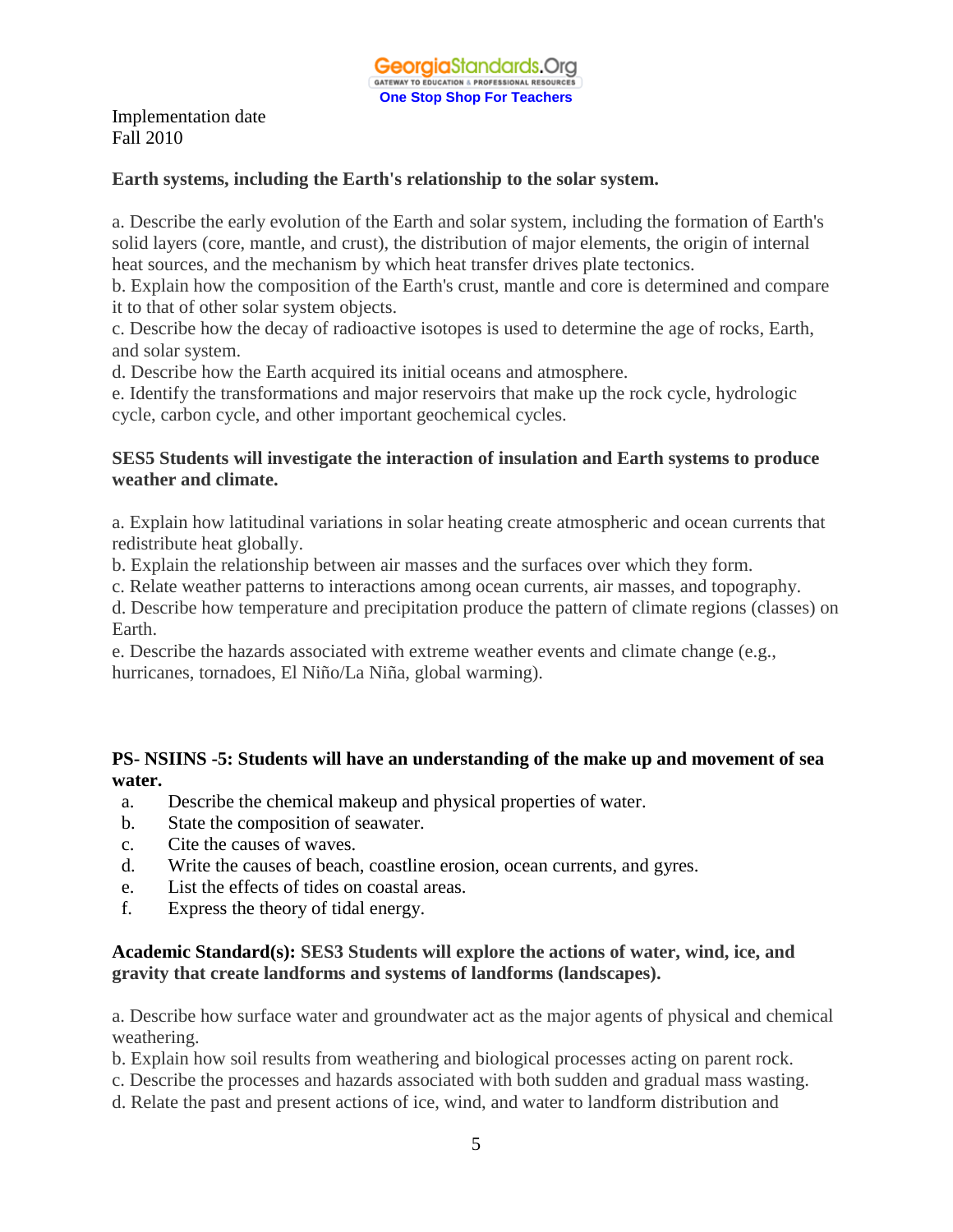landscape evolution.

e. Explain the processes that transport and deposit material in terrestrial and marine sedimentary basins, which result, over time, in sedimentary rock.

# **SES6 Students will explain how life on Earth responds to and shapes Earth systems.**

a. Relate the nature and distribution of life on Earth, including humans, to the chemistry and availability of water.

b. Relate the distribution of biomes (terrestrial, freshwater, and marine) to climate regions through time.

c. Explain how geological and ecological processes interact through time to cycle matter and energy, and how human activity alters the rates of these processes (e.g., fossil fuel formation and combustion).

d. Describe how fossils provide a record of shared ancestry, evolution, and extinction that is best explained by the mechanism of natural selection.

e. Identify the evolutionary innovations that most profoundly shaped Earth systems:

photosynthetic prokaryotes and the atmosphere; multicellular animals and marine environments; land plants and terrestrial environments.

# **PS- NSIINS -6: Students will have an understanding of life in the seas.**

- a. Evaluate how microscopic plant life is involved in the ecological system of the oceans.
- b. Imagine life-sustaining characteristics of marine life at the edge of the sea.
- c. Compare two major divisions of marine animals and their characteristics.
- d. Contrast four categories of harmful marine animals that pose a threat to man.
- e. Determine the types of equipment used to improve man's capability to penetrate the sea.
- f. Create six major groups of pollutants and their effects on marine life.

# **Academic Standard(s): SES3 Students will explore the actions of water, wind, ice, and gravity that create landforms and systems of landforms (landscapes).**

a. Describe how surface water and groundwater act as the major agents of physical and chemical weathering.

b. Explain how soil results from weathering and biological processes acting on parent rock.

c. Describe the processes and hazards associated with both sudden and gradual mass wasting.

d. Relate the past and present actions of ice, wind, and water to landform distribution and landscape evolution.

e. Explain the processes that transport and deposit material in terrestrial and marine sedimentary basins, which result, over time, in sedimentary rock.

# **SES6 Students will explain how life on Earth responds to and shapes Earth systems.**

a. Relate the nature and distribution of life on Earth, including humans, to the chemistry and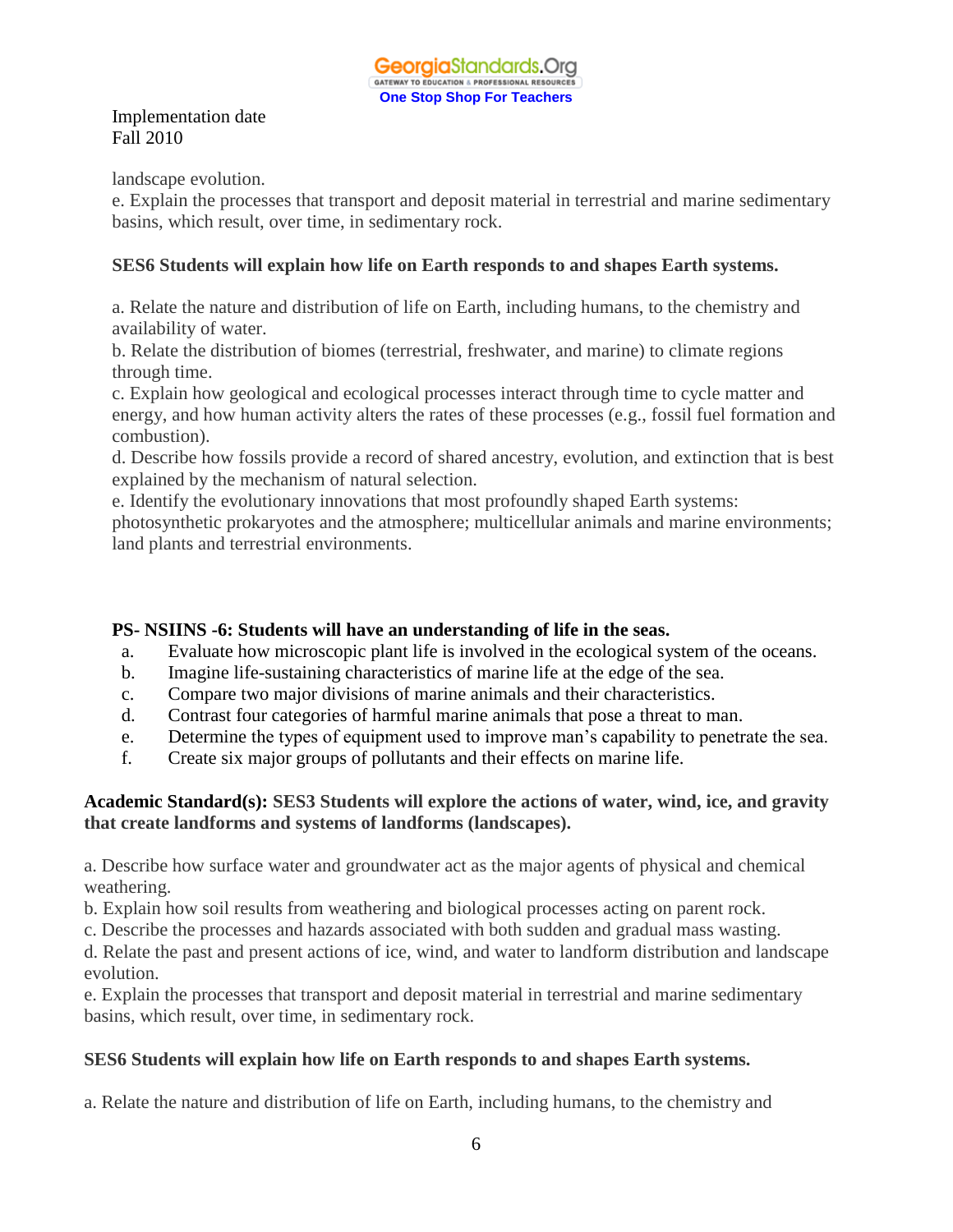availability of water.

b. Relate the distribution of biomes (terrestrial, freshwater, and marine) to climate regions through time.

c. Explain how geological and ecological processes interact through time to cycle matter and energy, and how human activity alters the rates of these processes (e.g., fossil fuel formation and combustion).

d. Describe how fossils provide a record of shared ancestry, evolution, and extinction that is best explained by the mechanism of natural selection.

e. Identify the evolutionary innovations that most profoundly shaped Earth systems: photosynthetic prokaryotes and the atmosphere; multicellular animals and marine environments; land plants and terrestrial environments.

## **SES1 Students will investigate the composition and formation of Earth systems, including the Earth's relationship to the solar system.**

a. Describe the early evolution of the Earth and solar system, including the formation of Earth's solid layers (core, mantle, and crust), the distribution of major elements, the origin of internal heat sources, and the mechanism by which heat transfer drives plate tectonics.

b. Explain how the composition of the Earth's crust, mantle and core is determined and compare it to that of other solar system objects.

c. Describe how the decay of radioactive isotopes is used to determine the age of rocks, Earth, and solar system.

d. Describe how the Earth acquired its initial oceans and atmosphere.

e. Identify the transformations and major reservoirs that make up the rock cycle, hydrologic cycle, carbon cycle, and other important geochemical cycles.

# **SES5 Students will investigate the interaction of insulation and Earth systems to produce weather and climate.**

a. Explain how latitudinal variations in solar heating create atmospheric and ocean currents that redistribute heat globally.

b. Explain the relationship between air masses and the surfaces over which they form.

c. Relate weather patterns to interactions among ocean currents, air masses, and topography.

d. Describe how temperature and precipitation produce the pattern of climate regions (classes) on Earth.

e. Describe the hazards associated with extreme weather events and climate change (e.g., hurricanes, tornadoes, El Niño/La Niña, global warming).

# **SCSh4 Students will use tools and instruments for observing, measuring, and manipulating scientific equipment and materials.**

a. Develop and use systematic procedures for recording and organizing information.

b. Use technology to produce tables and graphs.

c. Use technology to develop, test, and revise experimental or mathematical models.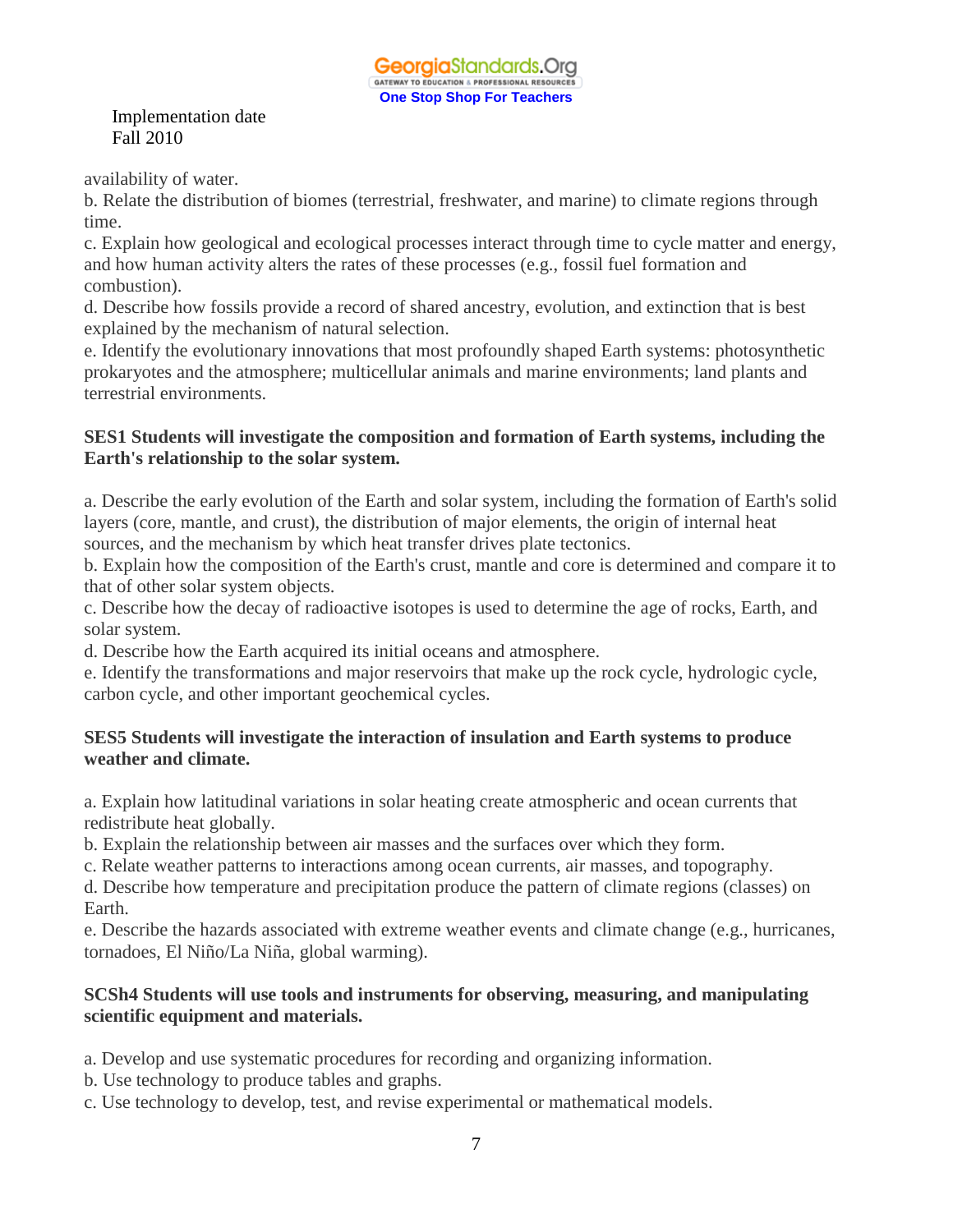#### **SCSh7 Students will analyze how scientific knowledge is developed. Students will recognize that:**

a. The universe is a vast single system in which the basic principles are the same everywhere. b. Universal principles are discovered through observation and experimental verification. c. From time to time, major shifts occur in the scientific view of how the world works. More often, however, the changes that take place in the body of scientific knowledge are small modifications of prior knowledge. Major shifts in scientific views typically occur after the observation of a new phenomenon or an insightful interpretation of existing data by an individual or research group. d. Hypotheses often cause scientists to develop new experiments that produce additional data.

# **METEOROLOGY:**

## **PS- NSIINS -7: Students will demonstrate a working knowledge of meteorology and how it affects us.**

- a. Investigate the aspects of the science of weather and the Earth's atmosphere.
- b. Express the significance of weather in history.
- c. Describe the meaning and characteristics of the troposphere, tropopause, stratosphere, ionosphere, and exosphere.
- d. Evaluate the aspects of atmospheric pressure.
- e. Induce the aspects in measuring temperature, relative humidity, and dew point.

#### **Academic Standard(s): SPS5 Students will compare and contrast the phases of matter as they relate to atomic and molecular motion.**

a. Compare and contrast the atomic/molecular motion of solids, liquids, gases and plasmas.

b. Relate temperature, pressure, and volume of gases to the behavior of gases.

## **SES1 Students will investigate the composition and formation of Earth systems, including the Earth's relationship to the solar system.**

a. Describe the early evolution of the Earth and solar system, including the formation of Earth's solid layers (core, mantle, and crust), the distribution of major elements, the origin of internal heat sources, and the mechanism by which heat transfer drives plate tectonics.

b. Explain how the composition of the Earth's crust, mantle and core is determined and compare it to that of other solar system objects.

c. Describe how the decay of radioactive isotopes is used to determine the age of rocks, Earth, and solar system.

d. Describe how the Earth acquired its initial oceans and atmosphere.

e. Identify the transformations and major reservoirs that make up the rock cycle, hydrologic cycle, carbon cycle, and other important geochemical cycles.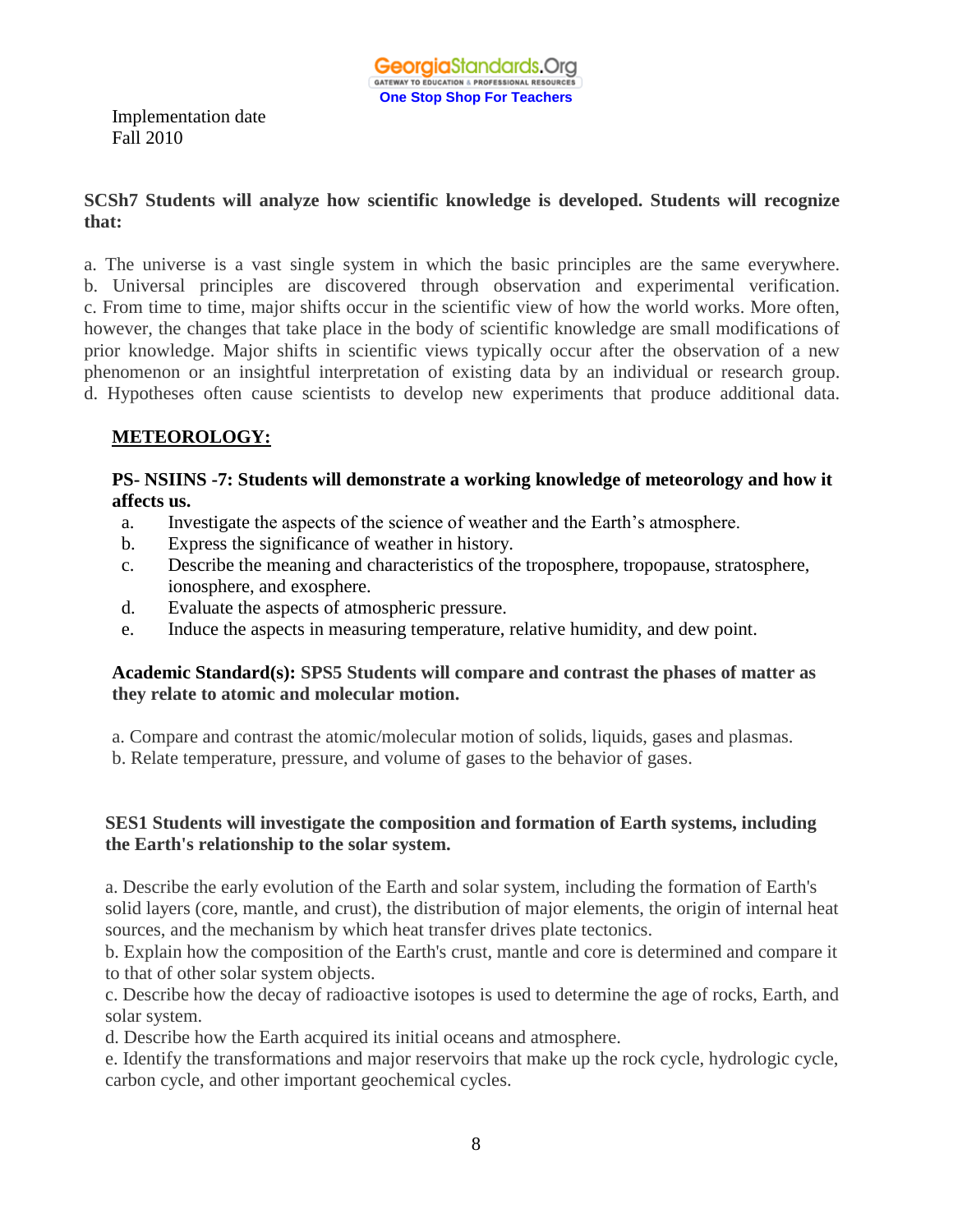#### **SES5 Students will investigate the interaction of insulation and Earth systems to produce weather and climate.**

a. Explain how latitudinal variations in solar heating create atmospheric and ocean currents that redistribute heat globally.

b. Explain the relationship between air masses and the surfaces over which they form.

c. Relate weather patterns to interactions among ocean currents, air masses, and topography.

d. Describe how temperature and precipitation produce the pattern of climate regions (classes) on Earth.

e. Describe the hazards associated with extreme weather events and climate change (e.g., hurricanes, tornadoes, El Niño/La Niña, global warming).

#### **SES4 Students will understand how rock relationships and fossils are used to reconstruct the Earth's past.**

a. Describe and apply principles of relative age (superposition, original horizontality, crosscutting relations, and original lateral continuity) and describe how unconformities form. b. Interpret the geologic history of a succession of rocks and unconformities.

c. Apply the principle of uniformitarianism to relate sedimentary rock associations and their fossils to the environments in which the rocks were deposited.

d. Explain how sedimentary rock units are correlated within and across regions by a variety of methods (e.g., geologic map relationships, the principle of fossil succession, radiometric dating, and paleomagnetism).

e. Use geologic maps and stratigraphic relationships to interpret major events in Earth history (e.g., mass extinction, major climatic change, tectonic events).

# **SES6 Students will explain how life on Earth responds to and shapes Earth systems.**

a. Relate the nature and distribution of life on Earth, including humans, to the chemistry and availability of water.

b. Relate the distribution of biomes (terrestrial, freshwater, and marine) to climate regions through time.

c. Explain how geological and ecological processes interact through time to cycle matter and energy, and how human activity alters the rates of these processes (e.g., fossil fuel formation and combustion).

d. Describe how fossils provide a record of shared ancestry, evolution, and extinction that is best explained by the mechanism of natural selection.

e. Identify the evolutionary innovations that most profoundly shaped Earth systems:

photosynthetic prokaryotes and the atmosphere; multicellular animals and marine environments; land plants and terrestrial environments.

## **PS- NSIINS -8: Students will demonstrate understanding of clouds and fog and how it affects us.**

a. Write the factors associated with cloud formation.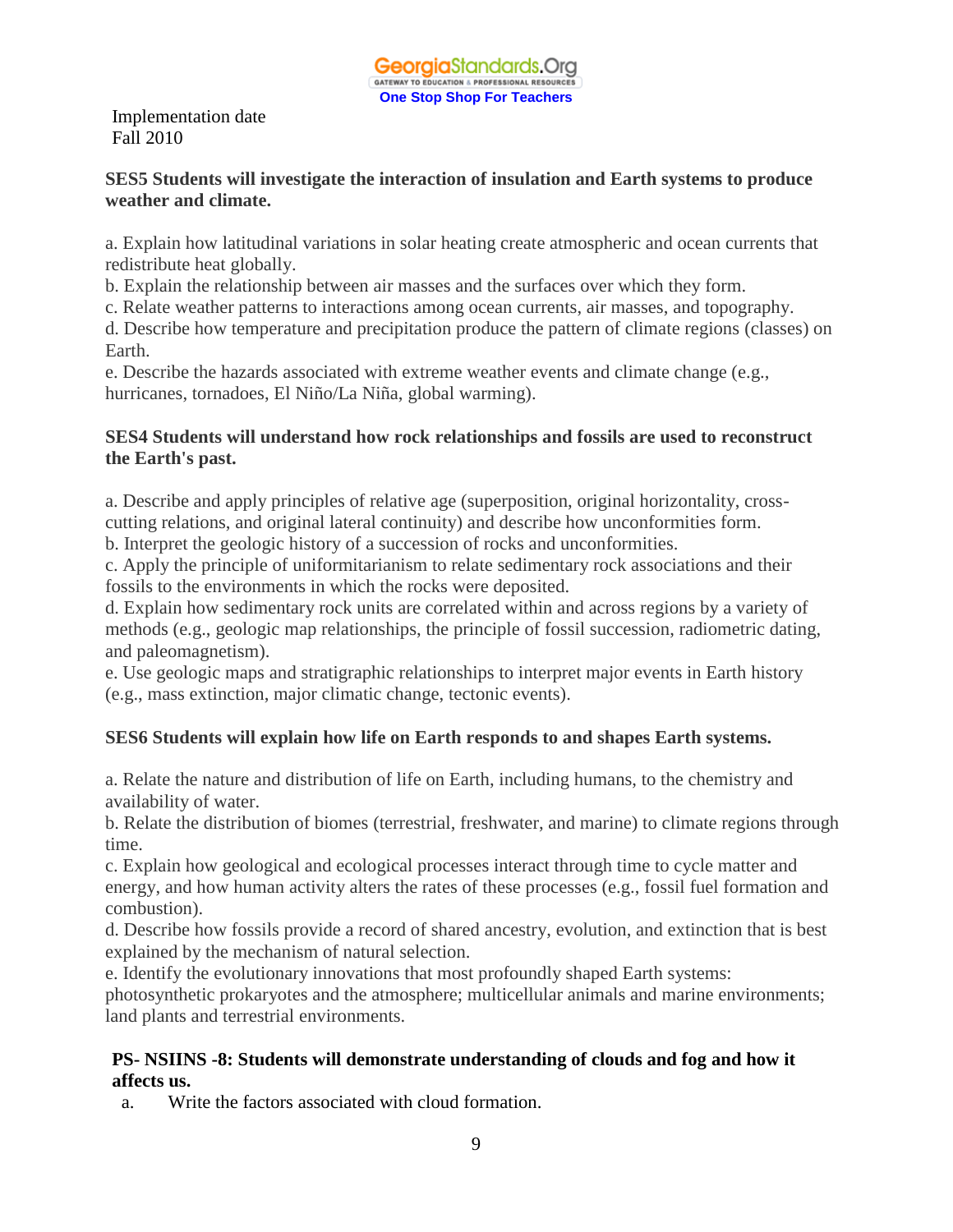

- b. Draw cloud classifications as they relate to cloud types, altitudes, classes, and overall appearance.
- c. Solve the factors associated when clouds are at sea.
- d. Assess the formation of rain.
- e. Illustrate the process of how fog is formed on the Earth's surface as well as hazards in relation to fog formation.

#### **Academic Standard(s): S4E3 Students will differentiate between the states of water and how they relate to the water cycle and weather.**

a. Demonstrate how water changes states from solid (ice) to liquid (water) to gas (water vapor/steam) and changes from gas to liquid to solid.

b. Identify the temperatures at which water becomes a solid and at which water becomes a gas.

c. Investigate how clouds are formed.

d. Explain the water cycle (evaporation, condensation, and precipitation).

e. Investigate different forms of precipitation and sky conditions (rain, snow, sleet, hail, clouds, and fog).

# **PS- NSIINS -9: Students will demonstrate understanding of wind and weather and how it affects us.**

- a. Cite the conditions that cause wind movements.
- b. State effects of the Earth's revolution and inclination movement on our weather patterns.
- c. List the characteristics of low-pressure and high-pressure areas.
- d. Compare the types of monsoons in Southeast Asia.
- e. Evaluate the Beaufort scale and how it is used.

## **Academic Standard(s): S4E4 Students will analyze weather charts/maps and collect weather data to predict weather events and infer patterns and seasonal changes.**

a. Identify weather instruments and explain how each is used in gathering weather data and making forecasts (thermometer, rain gauge, barometer, wind vane, anemometer).

b. Using a weather map, identify the fronts, temperature, and precipitation and use the information to interpret the weather conditions.

c. Use observations and records of weather conditions to predict weather patterns throughout the year.

d. Differentiate between weather and climate.

# **S6E4 Students will understand how the distribution of land and oceans affects climate and weather.**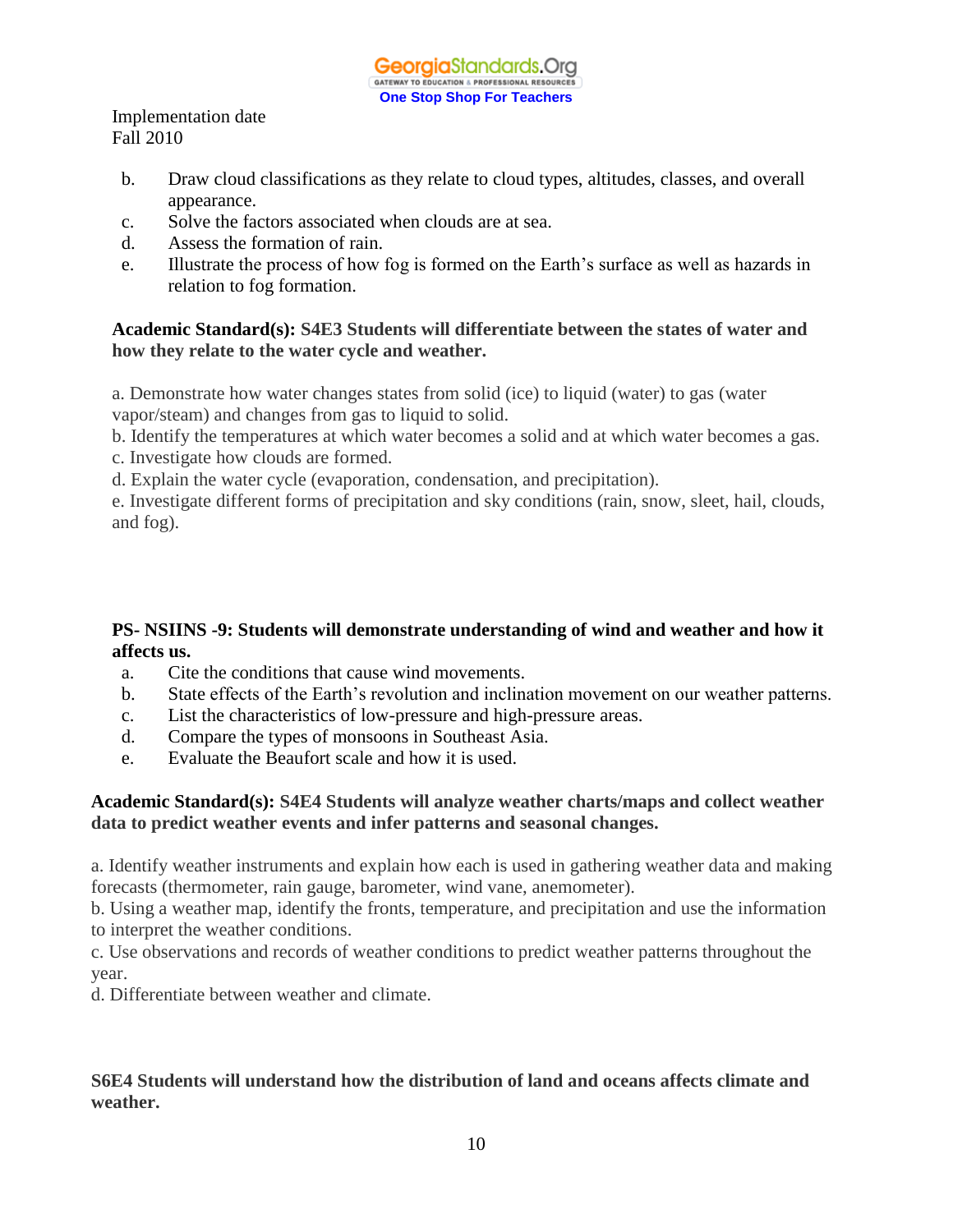a. Demonstrate that land and water absorb and lose heat at different rates and explain the resulting effects on weather patterns.

b. Relate unequal heating of land and water surfaces to form large global wind systems and weather events such as tornados and thunderstorms.

c. Relate how moisture evaporating from the oceans affects the weather patterns and the weather events such as hurricanes.

## **PS- NSIINS -10: Students will demonstrate understanding of fronts and storms and how it affects us.**

- a. Imagine the development of weather fronts.
- b. Draw the primary frontal zones: Inter-tropical Convergence Zone, Arctic Frontal Zone, and Polar Frontal Zone.
- c. Express the characteristics of cold, warm, and occluded fronts.
- d. Determine the formations, characteristics, and developmental stages of a thunderstorm, hurricane, and tornado.
- e. Justify the purpose and function of Storm Warning Signals and Hurricane Warning System.

# **Academic Standard(s): S4E4 Students will analyze weather charts/maps and collect weather data to predict weather events and infer patterns and seasonal changes.**

a. Identify weather instruments and explain how each is used in gathering weather data and making forecasts (thermometer, rain gauge, barometer, wind vane, anemometer).

b. Using a weather map, identify the fronts, temperature, and precipitation and use the information to interpret the weather conditions.

c. Use observations and records of weather conditions to predict weather patterns throughout the year.

d. Differentiate between weather and climate.

# **S1E1 Students will observe, measure, and communicate weather data to see patterns in weather and climate.**

a. Identify different types of weather and the characteristics of each type.

b. Investigate weather by observing, measuring with simple weather instruments (thermometer, wind vane, rain gauge), and recording weather data (temperature, precipitation, sky conditions, and weather events) in a periodic journal or on a calendar seasonally.

c. Correlate weather data (temperature, precipitation, sky conditions, and weather events) to seasonal changes.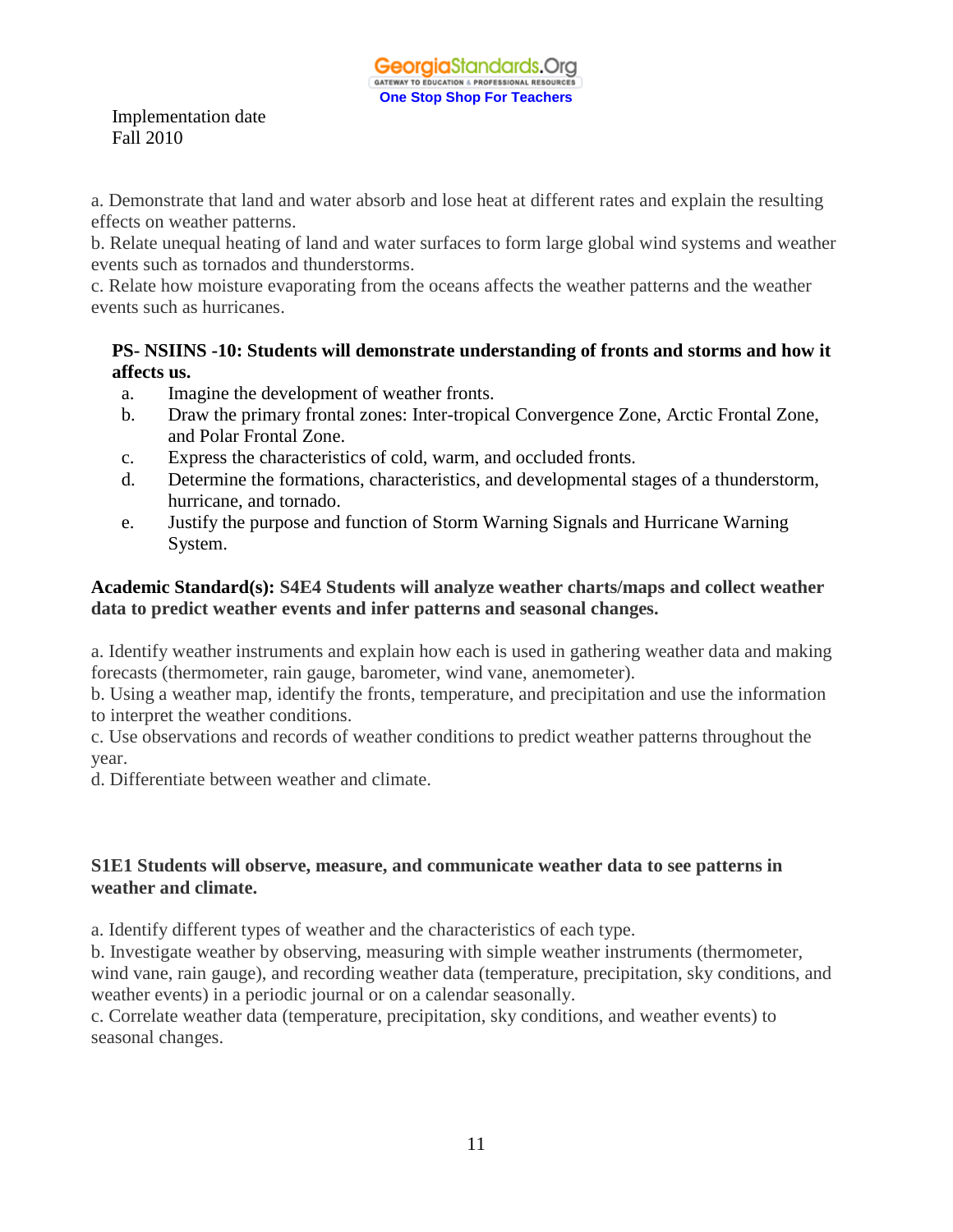## **S6E4 Students will understand how the distribution of land and oceans affects climate and weather.**

a. Demonstrate that land and water absorb and lose heat at different rates and explain the resulting effects on weather patterns.

b. Relate unequal heating of land and water surfaces to form large global wind systems and weather events such as tornados and thunderstorms.

c. Relate how moisture evaporating from the oceans affects the weather patterns and the weather events such as hurricanes.

## **PS- NSIINS -11: Students will demonstrate a working knowledge of weather forecasting and how it affects us.**

- a. State the function and structure of the National Weather Service.
- b. Express the function of the Navy Weather Service.
- c. Translate the purpose of weather satellites.

# **Academic Standard(s): S4E4 Students will analyze weather charts/maps and collect weather data to predict weather events and infer patterns and seasonal changes.**

a. Identify weather instruments and explain how each is used in gathering weather data and making forecasts (thermometer, rain gauge, barometer, wind vane, anemometer).

b. Using a weather map, identify the fronts, temperature, and precipitation and use the information to interpret the weather conditions.

c. Use observations and records of weather conditions to predict weather patterns throughout the year.

d. Differentiate between weather and climate.

# **ASTRONOMY**

#### **PS- NSIINS -12: Students will demonstrate an understanding of astronomy and how it pertains to our solar system and its related bodies: Moon, Sun, stars and planets.**

- a. State the theories of the creation of the universe.
- b. List the methods for astronomical observation.
- c. Describe the methods for using the telescope.
- d. Identify the methods for using the spectrum and balloon observatories.
- e. Show examples of satellites and other exploratory spacecraft.
- f. Explain the efforts in exploring the Solar System.
- g. Predict important events in the field of astronomy and space exploration in the next 20 years.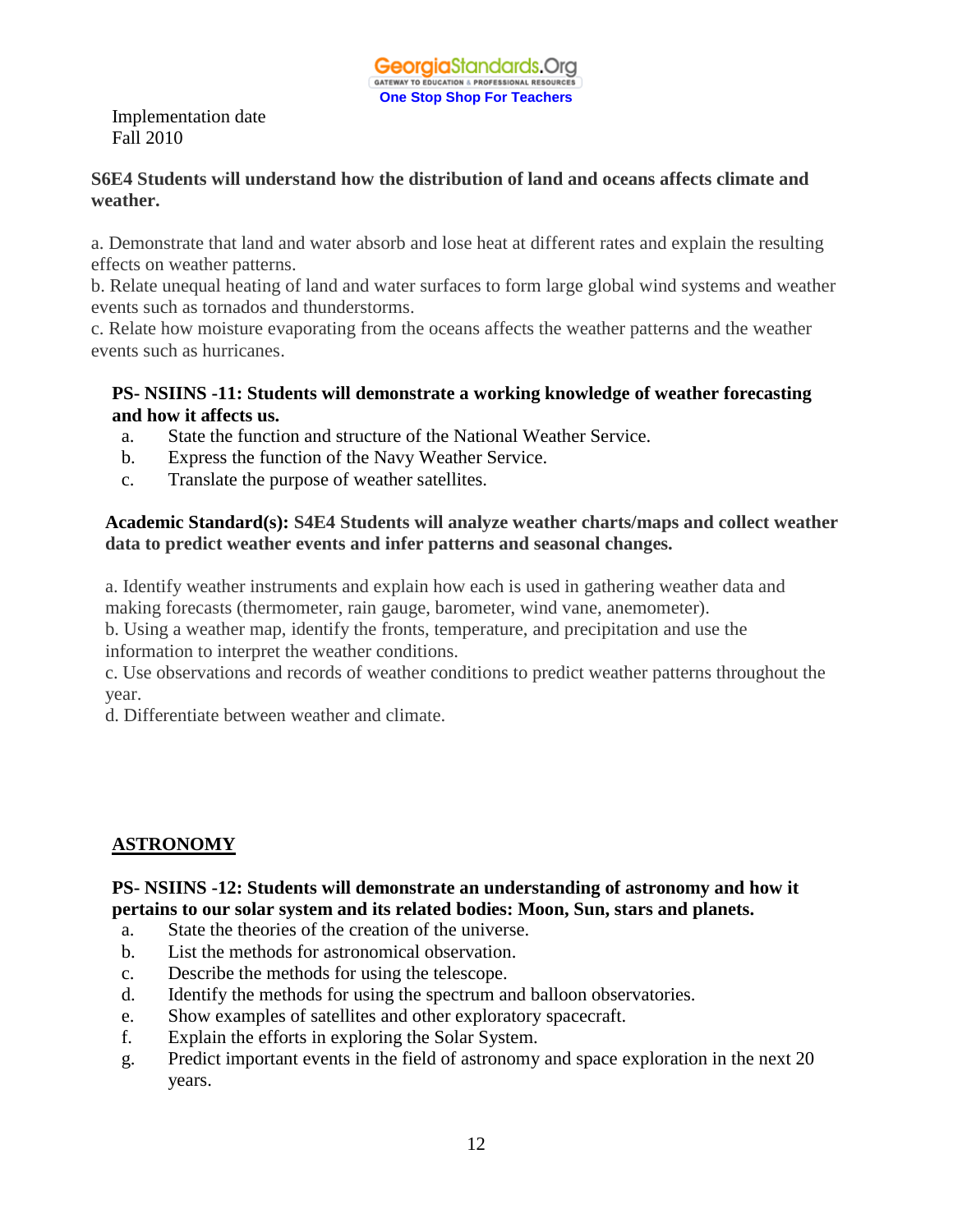#### **Academic Standard(s): S6E1 Students will explore current scientific views of the universe and how those views evolved.**

a. Relate the Nature of Science to the progression of basic historical scientific theories (geocentric and heliocentric) as they describe our solar system, and the Big Bang as it describes the formation

- b. Describe the position of the solar system in the Milky Way galaxy and the universe.
- c. Compare and contrast the planets in terms of
	- Size relative to the earth
	- Surface and atmospheric features
	- Relative distance from the sun
	- Ability to support life

d. Explain the motion of objects in the day/night sky in terms of relative position.

e. Explain that gravity is the force that governs the motion in the solar system.

f. Describe the characteristics of comets, asteroids, and meteors.

# **SES1 Students will investigate the composition and formation of Earth systems, including the Earth's relationship to the solar system.**

a. Describe the early evolution of the Earth and solar system, including the formation of Earth's solid layers (core, mantle, and crust), the distribution of major elements, the origin of internal heat sources, and the mechanism by which heat transfer drives plate tectonics.

b. Explain how the composition of the Earth's crust, mantle and core is determined and compare it to that of other solar system objects.

c. Describe how the decay of radioactive isotopes is used to determine the age of rocks, Earth, and solar system.

d. Describe how the Earth acquired its initial oceans and atmosphere.

e. Identify the transformations and major reservoirs that make up the rock cycle, hydrologic cycle, carbon cycle, and other important geochemical cycles.

## **SCSh7 Students will analyze how scientific knowledge is developed. Students will recognize that:**

a. The universe is a vast single system in which the basic principles are the same everywhere. b. Universal principles are discovered through observation and experimental verification.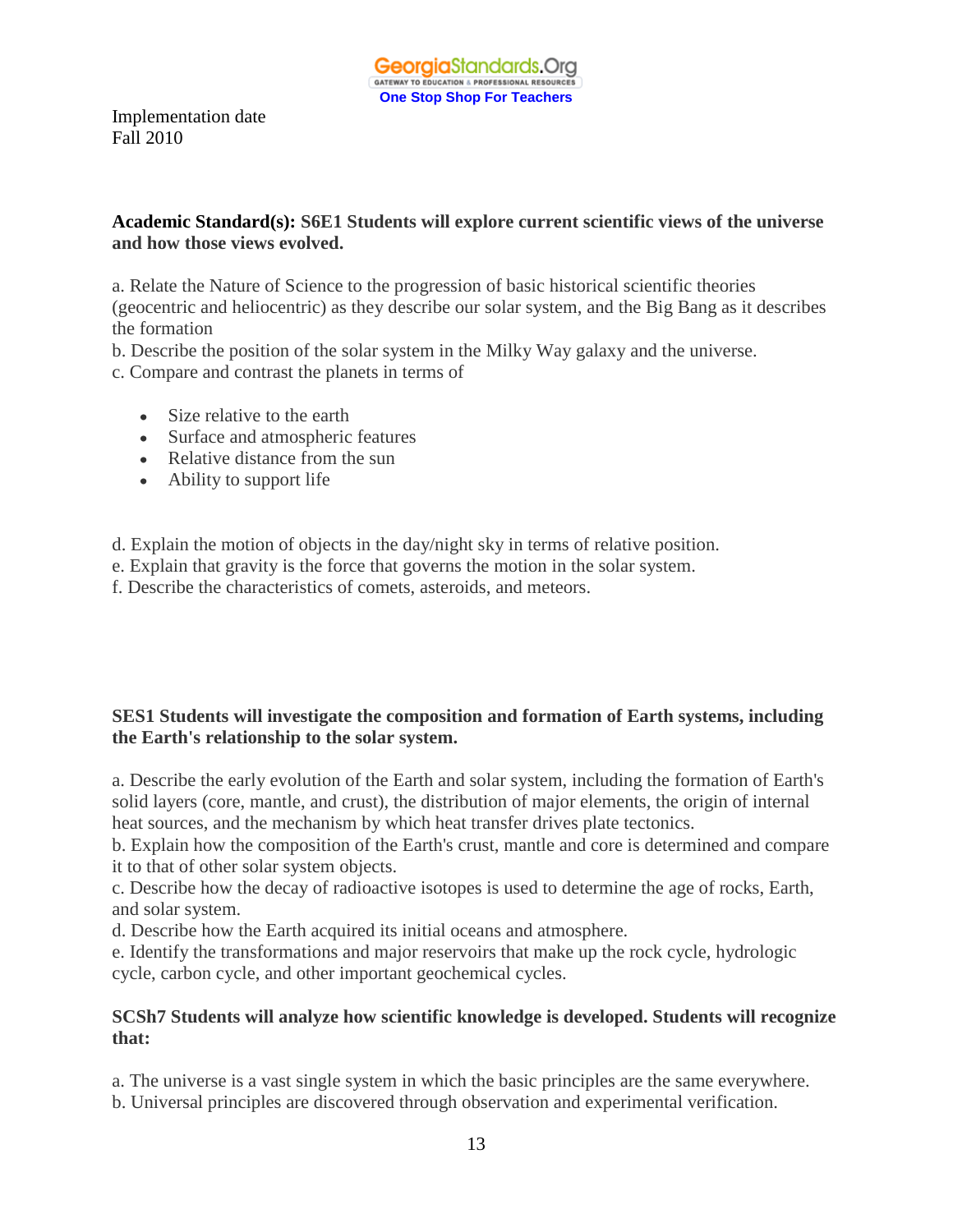c. From time to time, major shifts occur in the scientific view of how the world works. More often, however, the changes that take place in the body of scientific knowledge are small modifications of prior knowledge. Major shifts in scientific views typically occur after the observation of a new phenomenon or an insightful interpretation of existing data by an individual or research group.

d. Hypotheses often cause scientists to develop new experiments that produce additional data.

e. Testing, revising, and occasionally rejecting new and old theories never ends.

**S4E2 Students will model the position and motion of the earth in the solar system and will explain the role of relative position and motion in determining sequence of the phases of the moon.**

a. Explain the day/night cycle of the earth using a model.

b. Explain the sequence of the phases of the moon.

c. Demonstrate the revolution of the earth around the sun and the earth's tilt to explain the seasonal changes.

d. Demonstrate the relative size and order from the sun of the planets in the solar system.

# **PS- NSIINS -13: Students will demonstrate an understanding of the moon and how it pertains to our solar system and its related bodies: Sun, stars and planets.**

- a. Solve basic facts about the moon such as size, distance from Earth, and atmosphere.
- b. Express the surface features and geological structure of the Moon.
- c. Explain those theories that describe Moon craters and their formations.
- d. Describe the mountain ranges and riles on the surface of the Moon.
- e. Prove the effect moonquakes have on the Moon.
- f. Cite the basic reasons for Moon exploration.

# **Academic Standard(s): SES1 Students will investigate the composition and formation of Earth systems, including the Earth's relationship to the solar system.**

a. Describe the early evolution of the Earth and solar system, including the formation of Earth's solid layers (core, mantle, and crust), the distribution of major elements, the origin of internal heat sources, and the mechanism by which heat transfer drives plate tectonics.

b. Explain how the composition of the Earth's crust, mantle and core is determined and compare it to that of other solar system objects.

c. Describe how the decay of radioactive isotopes is used to determine the age of rocks, Earth, and solar system.

d. Describe how the Earth acquired its initial oceans and atmosphere.

e. Identify the transformations and major reservoirs that make up the rock cycle, hydrologic cycle, carbon cycle, and other important geochemical cycles.

# **S6E2 Students will understand the effects of the relative positions of the earth, moon and sun.**

a. Demonstrate the phases of the moon by showing the alignment of the earth, moon, and sun.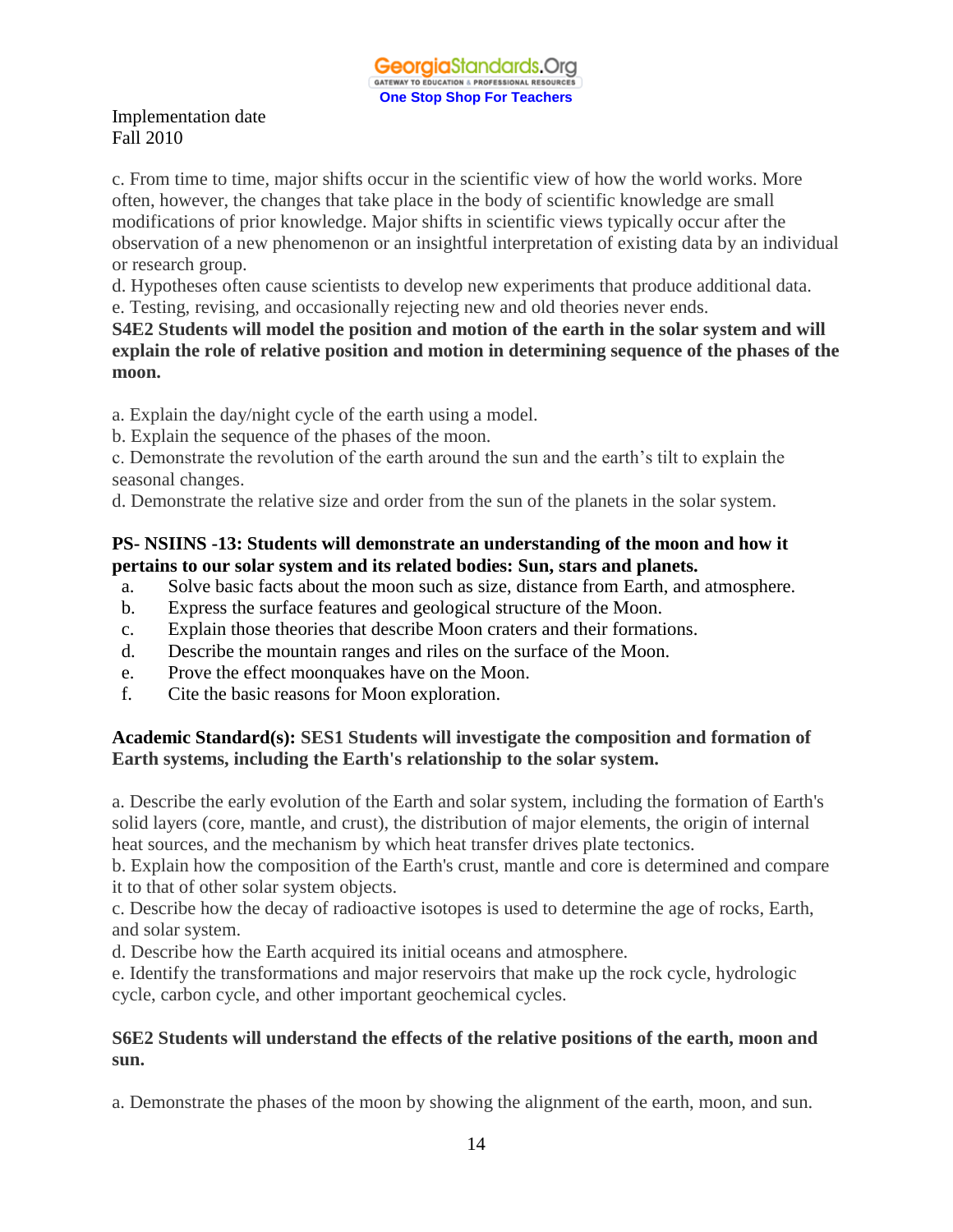

b. Explain the alignment of the earth, moon, and sun during solar and lunar eclipses.

c. Relate the tilt of the earth to the distribution of sunlight throughout the year and its effect on climate.

**S4E2 Students will model the position and motion of the earth in the solar system and will explain the role of relative position and motion in determining sequence of the phases of the moon.**

- a. Explain the day/night cycle of the earth using a model.
- b. Explain the sequence of the phases of the moon.

c. Demonstrate the revolution of the earth around the sun and the earth's tilt to explain the seasonal changes.

d. Demonstrate the relative size and order from the sun of the planets in the solar system.

#### **PS- NSIINS -14: Students will demonstrate an understanding of the sun and how it pertains to our solar system and its related bodies: Moon, stars and planets.**

- a. State basic facts about the Sun, and its relationship to the Earth.
- b. Describe the composition of the Sun.
- c. Explain sunspots and the effects they have on the Earth's atmosphere.
- d. Illustrate the effects the Sun has on the Earth's magnetic field.
- e. Test the effects the Sun's energy has on the Earth.
- f. Discuss the importance of developing solar energy systems.

## **Academic Standard(s):**

#### **S2E2 Students will investigate the position of sun and moon to show patterns throughout the year.**

a. Investigate the position of the sun in relation to a fixed object on earth at various times of the day.

b. Determine how the shadows change through the day by making a shadow stick or using a sundial.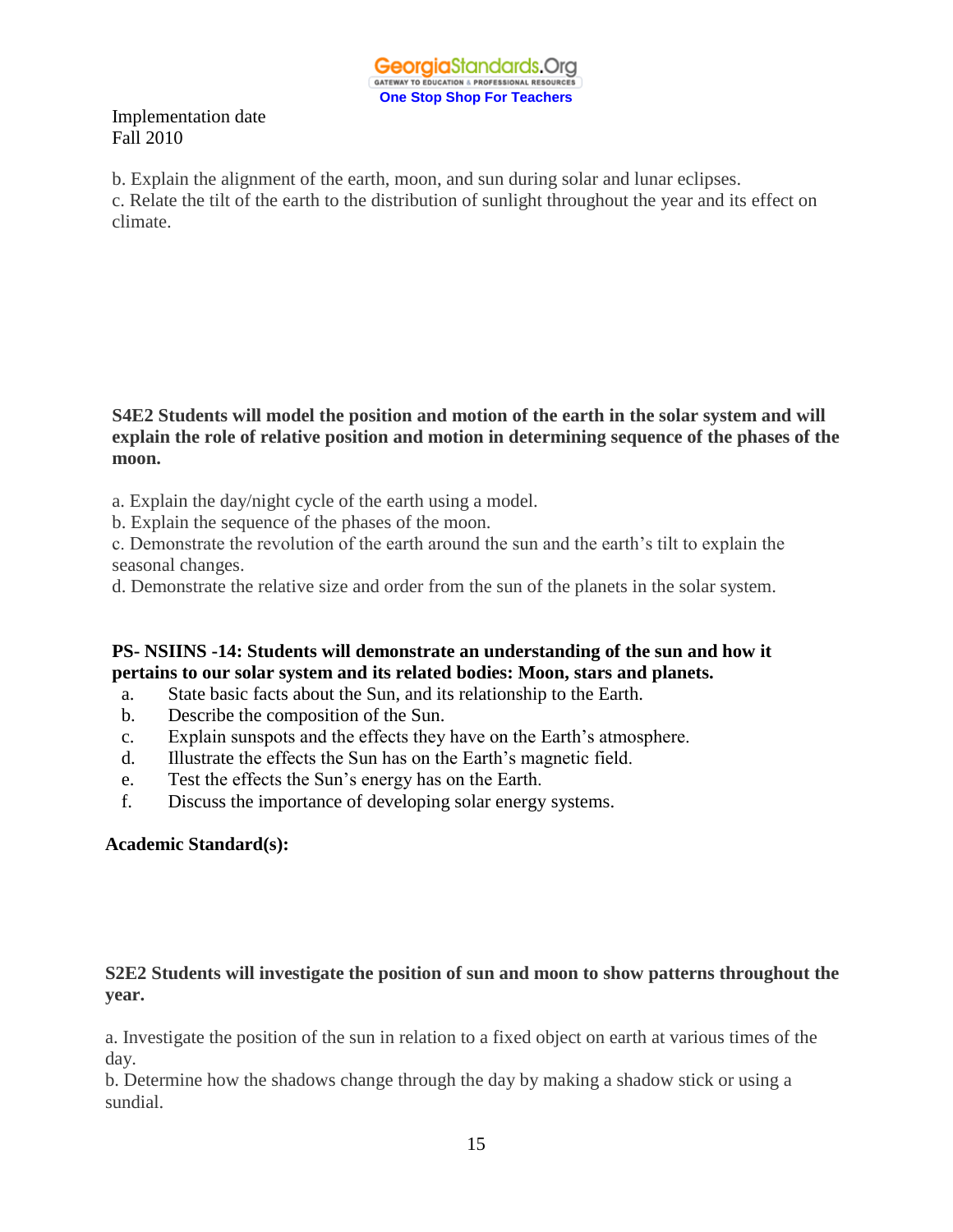c. Relate the length of the day and night to the change in seasons (for example: Days are longer than the night in the summer.)

d. Use observations and charts to record the shape of the moon for a period of time.

## **S6E2 Students will understand the effects of the relative positions of the earth, moon and sun.**

a. Demonstrate the phases of the moon by showing the alignment of the earth, moon, and sun.

b. Explain the alignment of the earth, moon, and sun during solar and lunar eclipses.

c. Relate the tilt of the earth to the distribution of sunlight throughout the year and its effect on climate.

## **SKE1 Students will describe time patterns (such as day to night and night to day) and objects (such as sun, moon, stars) in the day and night sky.**

a. Describe changes that occur in the sky during the day, as day turns into night, during the night, and as night turns into day.

b. Classify objects according to those seen in the day sky and those seen in the night sky.

c. Recognize that the Sun supplies heat and light to the Earth.

# **PS- NSIINS -15: Students will demonstrate an understanding of the planets and how they pertain to our solar system and its related bodies: Moon, Sun, and stars.**

- a. State the solar system in which we live.
- b. Cite the major features and characteristics of the planets Mercury, Mars, Jupiter, Uranus, and Pluto.
- c. Express the special features of Venus as it relates to our solar system.
- d. List the prime features of Saturn and explain how it differs from other planets in our solar system.
- e. Compare the relationship of Neptune and Uranus.

# **Academic Standard(s): S4E1 Students will compare and contrast the physical attributes of stars, star patterns, and planets.**

a. Recognize the physical attributes of stars in the night sky such as number, size, color and patterns.

b. Compare the similarities and differences of planets to the stars in appearance, position, and number in the night sky.

c. Explain why the pattern of stars in a constellation stays the same, but a planet can be seen in different locations at different times.

d. Identify how technology is used to observe distant objects in the sky.

## **S4E2 Students will model the position and motion of the earth in the solar system and will explain the role of relative position and motion in determining sequence of the phases of the**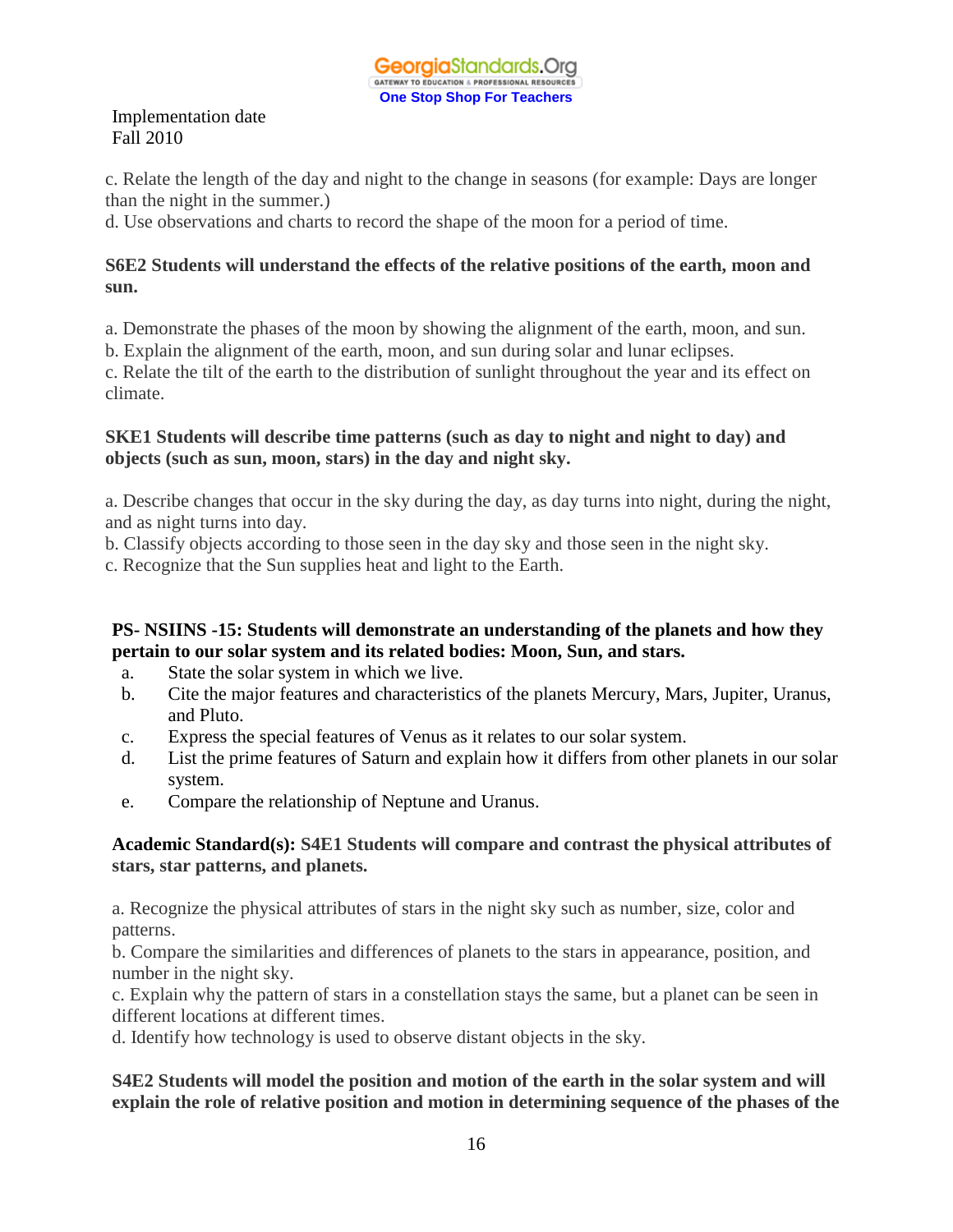**GeorgiaStandards.Org** GATEWAY TO EDUCATION & PROFESSIONAL RESOURCE **One Stop Shop For Teachers**

Implementation date Fall 2010

#### **moon.**

a. Explain the day/night cycle of the earth using a model.

b. Explain the sequence of the phases of the moon.

c. Demonstrate the revolution of the earth around the sun and the earth's tilt to explain the seasonal changes.

d. Demonstrate the relative size and order from the sun of the planets in the solar system.

# **ASTEROIDS, COMETS, and METEORS**

**PS- NSIINS -16: Students will demonstrate an understanding of asteroids, comets, and meteors and how they pertain to our solar system and its related bodies: Moon, Sun, stars and planets.**

- a. Identify the asteroid belt as it relates to our solar system.
- b. Describe the composition of comets and their movement.
- c. Contrast the difference between meteoroids, meteors, and meteorites.

#### **Academic Standard(s): S6E1 Students will explore current scientific views of the universe and how those views evolved.**

a. Relate the Nature of Science to the progression of basic historical scientific theories (geocentric and heliocentric) as they describe our solar system, and the Big Bang as it describes the formation b. Describe the position of the solar system in the Milky Way galaxy and the universe.

c. Compare and contrast the planets in terms of

- Size relative to the earth
- Surface and atmospheric features
- Relative distance from the sun
- Ability to support life
- d. Explain the motion of objects in the day/night sky in terms of relative position.
- e. Explain that gravity is the force that governs the motion in the solar system.

f. Describe the characteristics of comets, asteroids, and meteors.

## **PS- NSIINS -17: Students will demonstrate an understanding of the stars and how they pertain to our solar system and its related bodies: Moon, Sun, and planets.**

- a. List the theory adopted as the common unit of astronomical distances.
- b. State the system used to classify stars.
- c. Explain the terms used to identify temporary stars from 134 B.C. to the present.
- d. Write three Nebulae stars and their makeup.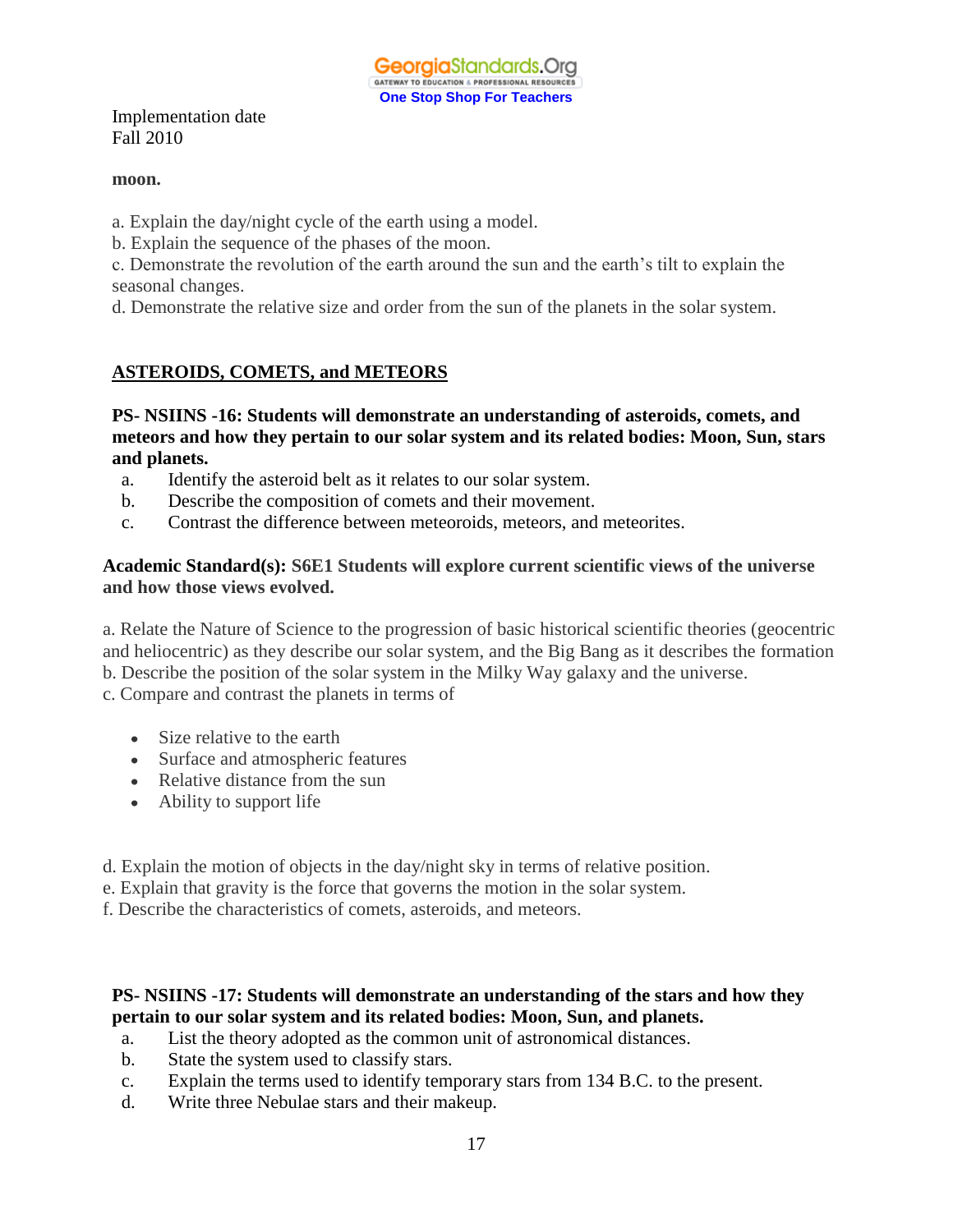e. Determine the characteristics of our galaxy and the three ways other galaxies are classified according to their shape.

## **Academic Standard(s): S4E1 Students will compare and contrast the physical attributes of stars, star patterns, and planets.**

a. Recognize the physical attributes of stars in the night sky such as number, size, color and patterns.

b. Compare the similarities and differences of planets to the stars in appearance, position, and number in the night sky.

c. Explain why the pattern of stars in a constellation stays the same, but a planet can be seen in different locations at different times.

d. Identify how technology is used to observe distant objects in the sky.

# **PHYSICAL SCIENCE**

## **PS- NSIINS -18: Students will demonstrate an understanding of Motion, Force, and Aerodynamics.**

- a. Describe the two main topics in the field of physical science.
- b. List the six steps in the scientific method approach.
- c. State the differences in a theory and a law.
- d. Describe Newton's three laws of motion.
- e. Discuss Bernoulli's theorem.

## **Academic Standard(s): SPS8 Students will determine relationships among force, mass, and motion.**

a. Calculate velocity and acceleration.

b. Apply Newton's three laws to everyday situations by explaining the following:

- Inertia
- Relationship between force, mass and acceleration
- Equal and opposite forces
- c. Relate falling objects to gravitational force
- d. Explain the difference in mass and weight.
- e. Calculate amounts of work and mechanical advantage using simple machines.

## **S4P3 Students will demonstrate the relationship between the application of a force and the resulting change in position and motion on an object.**

a. Identify simple machines and explain their uses (lever, pulley, wedge, inclined plane, screw, wheel and axle).

b. Using different size objects, observe how force affects speed and motion.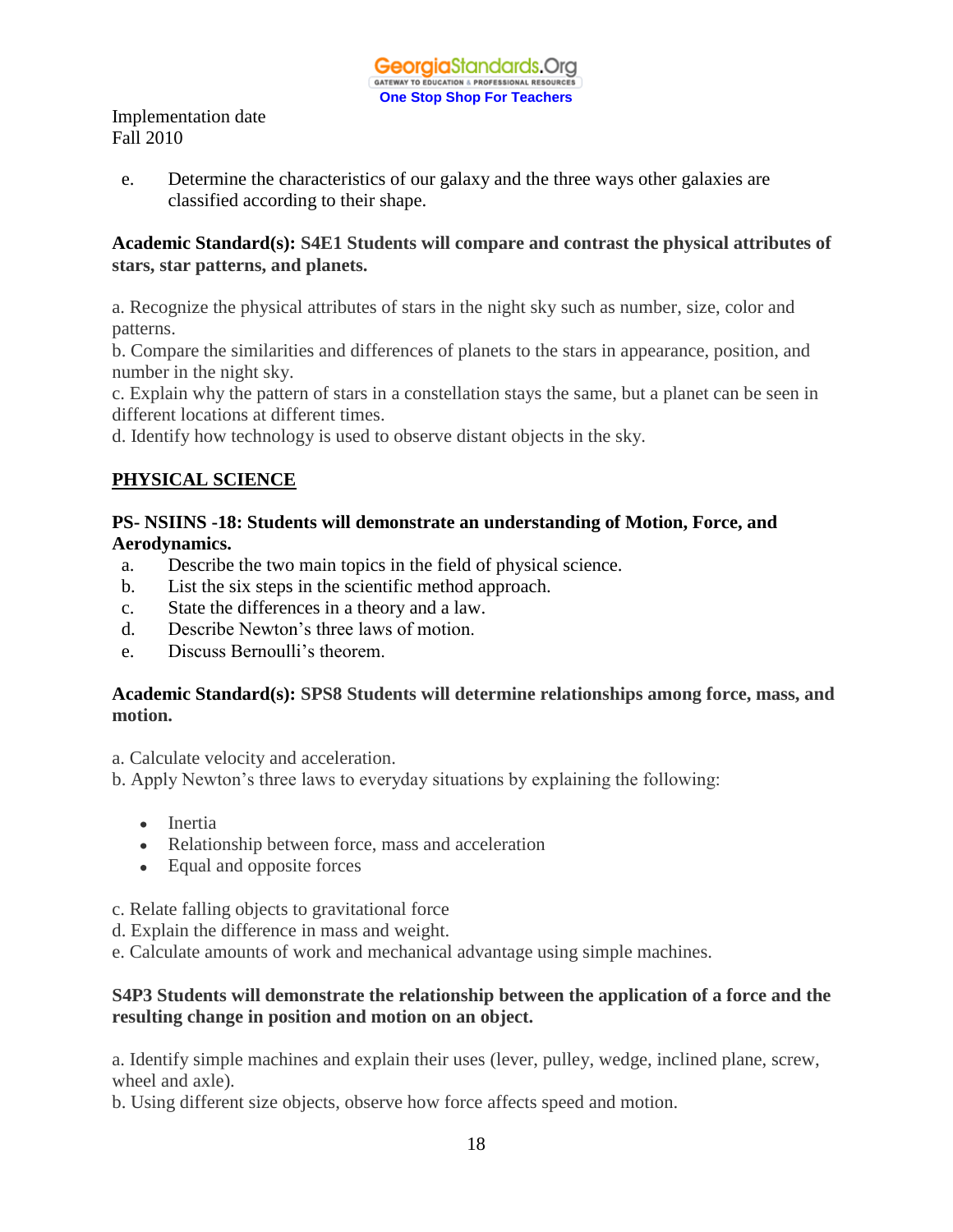c. Explain what happens to the speed or direction of an object when a greater force than the initial one is applied.

d. Demonstrate the effect of gravitational force on the motion of an object.

Teacher note: The use of mathematical formulas is not recommended in S4P3. Fourth grade students should carry out investigations to provide a foundation of concrete experience for the abstract understandings of physical science in upper grades.

# **S8P3 Students will investigate relationship between force, mass, and the motion of objects.**

a. Determine the relationship between velocity and acceleration.

b. Demonstrate the effect of balanced and unbalanced forces on an object in terms of gravity, inertia, and friction.

c. Demonstrate the effect of simple machines (lever, inclined plane, pulley, wedge, screw, and wheel and axle) on work.

# **PS- NSIINS -19: Students will demonstrate an understanding of buoyancy.**

- a. Describe Archimedes Law.
- b. Explain how objects float. Infer how a submarine floats and submerges.
- c. Define stability in a ship and its importance.

## **Academic Standard(s): SP1 Students will analyze the relationships between force, mass, gravity, and the motion of objects.**

a. Calculate average velocity, instantaneous velocity, and acceleration in a given frame of reference.

b. Compare and contrast scalar and vector quantities.

c. Compare graphically and algebraically the relationships among position, velocity, acceleration, and time.

d. Measure and calculate the magnitude of frictional forces and Newton's three Laws of Motion.

e. Measure and calculate the magnitude of gravitational forces.

f. Measure and calculate two-dimensional motion (projectile and circular) by using component vectors.

g. Measure and calculate centripetal force.

h. Determine the conditions required to maintain a body in a state of static equilibrium.

## **PS- NSIINS -20: Students will demonstrate an understanding of basic electricity.**

- a. Define the fundamental theory of electricity.
- b. Cite the properties of conductors and insulators.
- c. List the six common methods of producing voltage.
- d. Test battery construction and significant characteristics.
- e. Adapt the principle of electrical circuits.
- f. Define Ohm's Law as it relates to current and resistance.
- g. Derive the electrical power theory.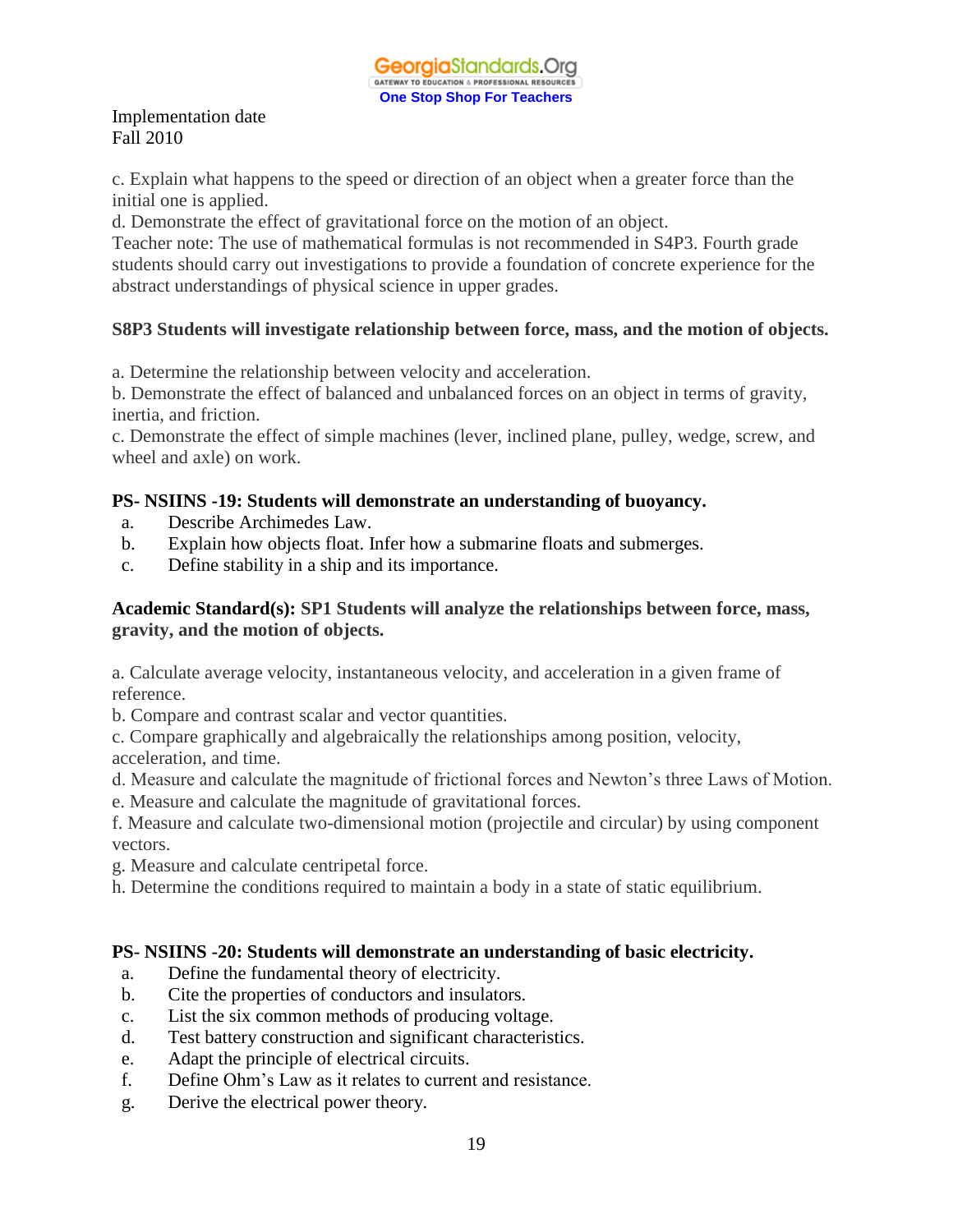**Academic Standard(s): SPS10 Students will investigate the properties of electricity and magnetism.**

a. Investigate static electricity in terms of

- friction
- induction
- conduction

b. Explain the flow of electrons in terms of

- alternating and direct current.
- the relationship among voltage, resistance and current.
- simple series and parallel circuits.

c. Investigate applications of magnetism and/or its relationship to the movement of electrical charge as it relates to

- electromagnets
- simple motors
- permanent magnets

#### **PS- NSIINS -21: Students will demonstrate an understanding of electronics.**

- a. Discuss the principles of radio-frequency wave transmission.
- b. Describe the principals of radar.
- c. Illustrate the use of radar as a navigational aid.
- d. Critique the use of radar in combat.

#### **Academic Standard(s): S8P4 Students will explore the wave nature of sound and electromagnetic radiation.**

a. Identify the characteristics of electromagnetic and mechanical waves.

b. Describe how the behavior of light waves is manipulated causing reflection, refraction diffraction, and absorption.

- c. Explain how the human eye sees objects and colors in terms of wavelengths.
- d. Describe how the behavior of waves is affected by medium (such as air, water, solids).
- e. Relate the properties of sound to everyday experiences.

## **PS- NSIINS -22: Students will demonstrate an understanding of sound and sonar.**

- a. Explain the effects that density and temperature have on sound.
- b. Describe how the ear detects sound.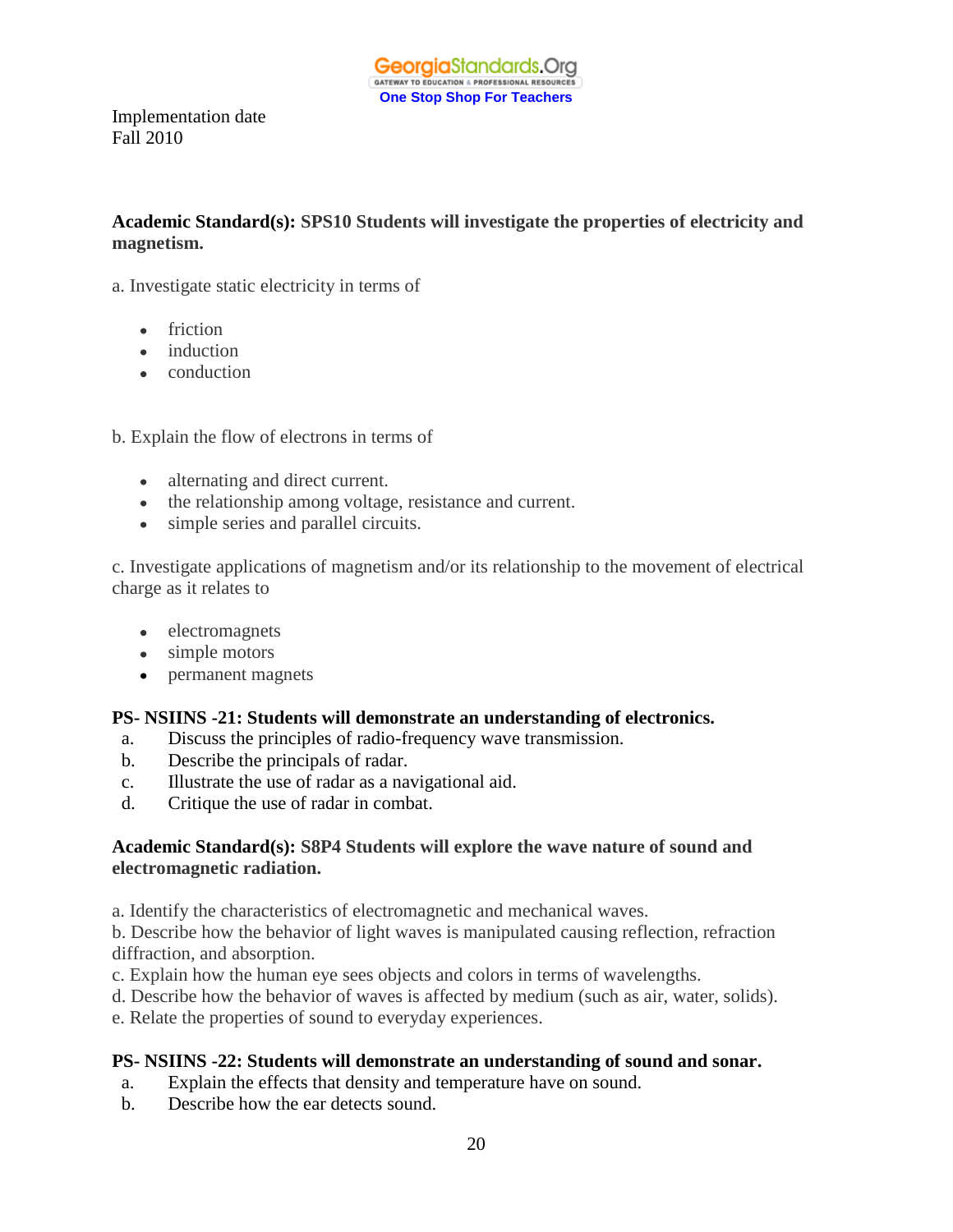GeorgiaStandards.Org GATEWAY TO EDUCATION & PROFESSIONAL RESOURCE **One Stop Shop For Teachers**

Implementation date Fall 2010

- c. Make sense of Doppler shift.
- d. Investigate the characteristics of sound in seawater.
- e. Assess sonar and its characteristics.

**Academic Standard(s): S4P2 Students will demonstrate how sound is produced by vibrating objects and how sound can be varied by changing the rate of vibration.**

- a. Investigate how sound is produced.
- b. Recognize the conditions that cause pitch to vary.

#### **S1P1 Students will investigate light and sound.**

- a. Recognize sources of light.
- b. Explain how shadows are made.
- c. Investigate how vibrations produce sound.
- d. Differentiate between various sounds in terms of (pitch) high or low and (volume) loud or soft.
- e. Identify emergency sounds and sounds that help us stay safe

#### **Reading Across the Curriculum**

#### **Reading Standard Comment**

After the elementary years, students engage in reading for learning. This process sweeps across all disciplinary domains, extending even to the area of personal they experience text in all genres and modes of discourse. In the study of various disciplines of learning (language arts, mathematics, science, social studies), students must learn through reading the communities of discourse of each of those disciplines. Each subject has its own specific vocabulary, and for students to excel in all subjects, they must learn the specific vocabulary of those subject areas in context.

Beginning with the middle grades years, students begin to self-select reading materials based on personal interests established through classroom learning. Students become curious about science, mathematics, history, and literature as they form contexts for those subjects related to their personal and classroom experiences. As students explore academic areas through reading, they develop favorite subjects and become confident in their verbal discourse about those subjects.

Reading across curriculum content develops both academic and personal interests in students. As students read, they develop both content and contextual vocabulary. They also build good habits for reading, researching, and learning. The Reading Across the Curriculum standard focuses on the academic and personal skills students acquire as they read in all areas of learning.

Students will enhance reading in all curriculum areas by:

a. Reading in all curriculum areas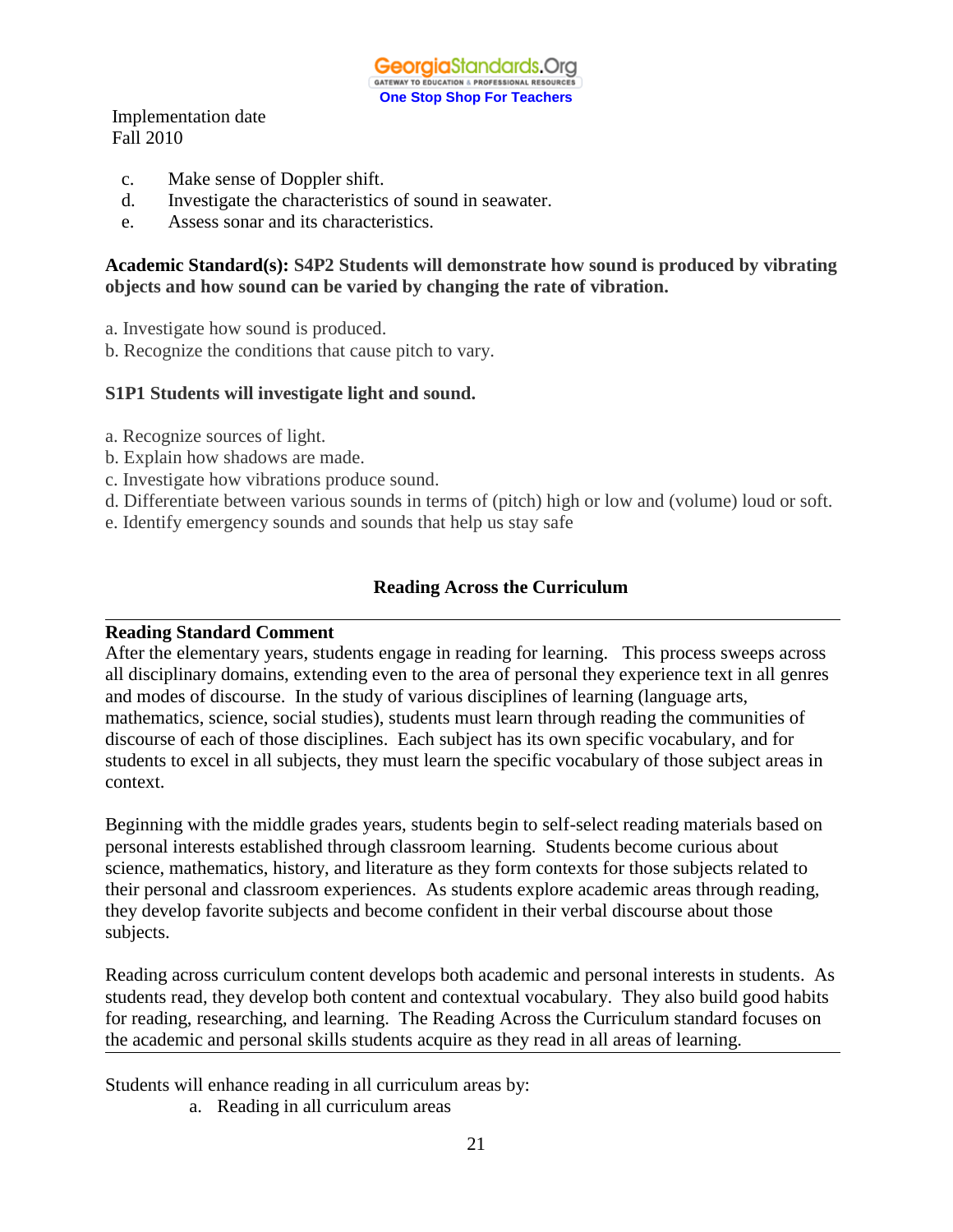- Read a minimum of 25 grade-level appropriate books per year from a  $\bullet$ variety of subject disciplines and participate in discussions related to curricular learning in all areas.
- Read both informational and fictional texts in a variety of genres and modes of discourse.
- Read technical texts related to various subject areas.
- b. Discussing books
	- Discuss messages and themes from books in all subject areas.
	- Respond to a variety of texts in multiple modes of discourse.
	- Relate messages and themes from one subject area to messages and themes in another area.
	- Evaluate the merit of texts in every subject discipline.
	- Examine author's purpose in writing.
	- Recognize the features of disciplinary texts.
- c. Building vocabulary knowledge
	- Demonstrate an understanding of contextual vocabulary in various subjects.
	- Use content vocabulary in writing and speaking.
	- Explore understanding of new words found in subject area texts.
- d. Establishing context
	- Explore life experiences related to subject area content.
	- Discuss in both writing and speaking how certain words are subject area related.
	- Determine strategies for finding content and contextual meaning for unknown words.

## **CTAE Foundation Skills**

The Foundation Skills for Career, Technical and Agricultural Education (CTAE) are critical competencies that students pursuing any career pathway should exhibit to be successful. As core standards for all career pathways in all program concentrations, these skills link career, technical and agricultural education to the state's academic performance standards.

The CTAE Foundation Skills are aligned to the foundation of the U. S. Department of Education's 16 Career Clusters. Endorsed by the National Career Technical Education Foundation (NCTEF) and the National Association of State Directors of Career Technical Education Consortium (NASDCTEc), the foundation skills were developed from an analysis of all pathways in the sixteen occupational areas. These standards were identified and validated by a national advisory group of employers, secondary and postsecondary educators, labor associations, and other stakeholders. The Knowledge and Skills provide learners a broad foundation for managing lifelong learning and career transitions in a rapidly changing economy.

**CTAE-FS-1 Technical Skills:** Learners achieve technical content skills necessary to pursue the